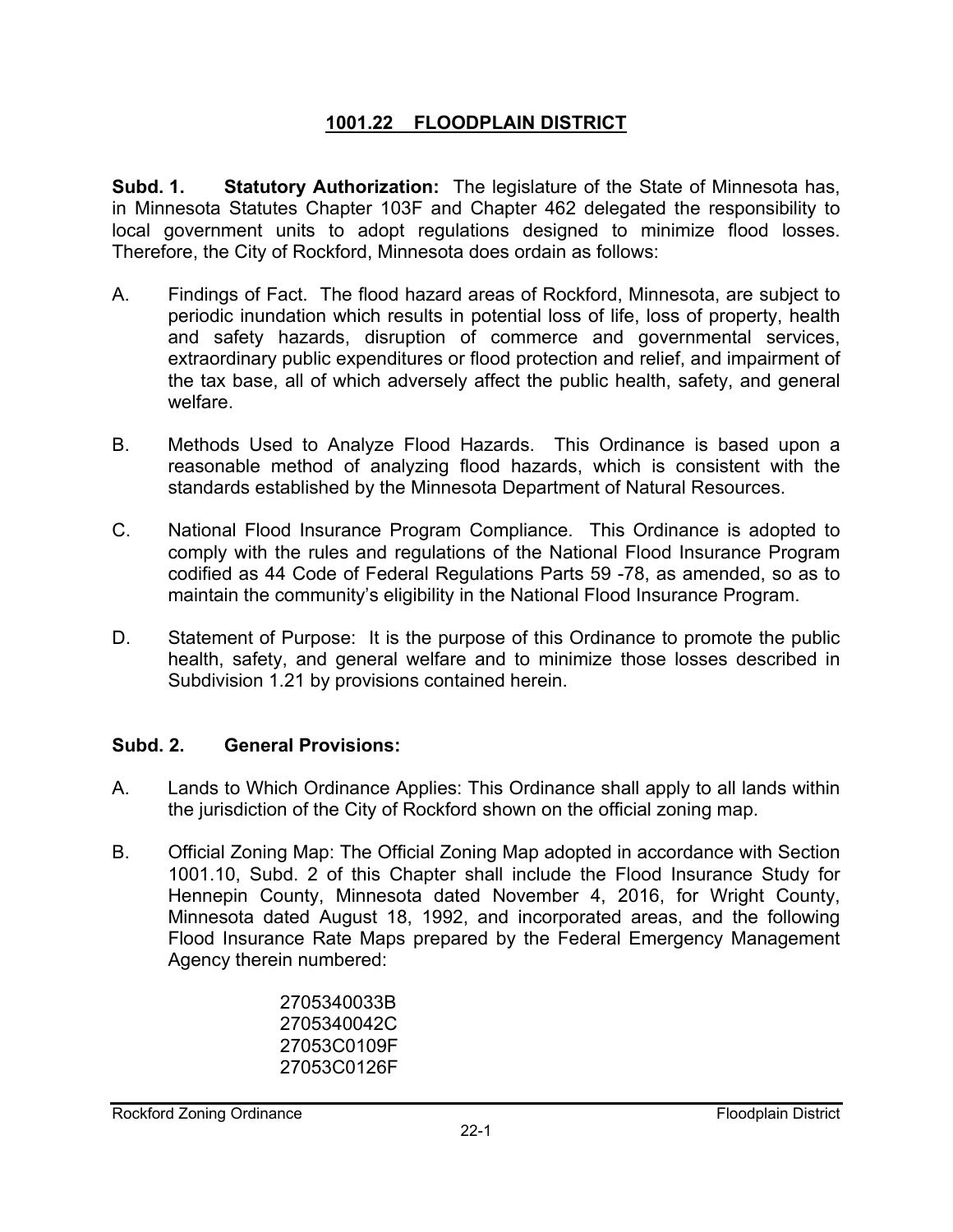## 27053C0128F 27053C1ND18

(Ordinance 16-04, adopted September 25, 2016)

- C. Regulatory Flood Protection Elevation: The regulatory flood protection elevation shall be an elevation no lower than one foot above the elevation of the regional flood plus any increases in flood elevation caused by encroachments on the flood plain that result from designation of a floodway.
- D. Interpretation: In their interpretation and application, the provisions of this Ordinance shall be held to be minimum requirements and shall be liberally construed in favor of the Governing Body and shall not be deemed a limitation or repeal of any other powers granted by state statutes.

The boundaries of the zoning districts shall be determined by scaling distances on the Official Zoning Map. Where interpretation is needed as to the exact location of the boundaries of the district as shown on the Official Zoning Map, as for example where there appears to be a conflict between a mapped boundary and actual field conditions and there is a formal appeal of the decision of the Zoning Administrator, the Board of Adjustment shall make the necessary interpretation. All decisions will be based on elevations on the regional (100 year) flood profile, the ground elevations that existed on the site at the time the Community adopted its initial floodplain ordinance, and other available technical data. Persons contesting the location of the district boundaries shall be given a reasonable opportunity to present their case to the Board of Adjustment and to submit technical evidence.

- E. Abrogation and Greater Restrictions: It is not intended by this Ordinance to repeal, abrogate, or impair any existing easements, covenants, or deed restrictions. However, where this Ordinance imposes greater restrictions, the provisions of this Ordinance shall prevail. All other ordinances inconsistent with this Ordinance are hereby repealed to the extent of the inconsistency only.
- F. Warning and Disclaimer of Liability: This Ordinance does not imply that areas outside the flood plain districts or land uses permitted within such districts will be free from flooding or flood damages. This Ordinance shall not create liability on the part of City of Rockford or any officer or employee thereof for any flood damages that result from reliance on this Ordinance or any administrative decision lawfully made thereunder.
- G. Severability: If any subdivision, clause, provision, or portion of this Ordinance is adjudged unconstitutional or invalid by a court of competent jurisdiction, the remainder of this Ordinance shall not be affected thereby.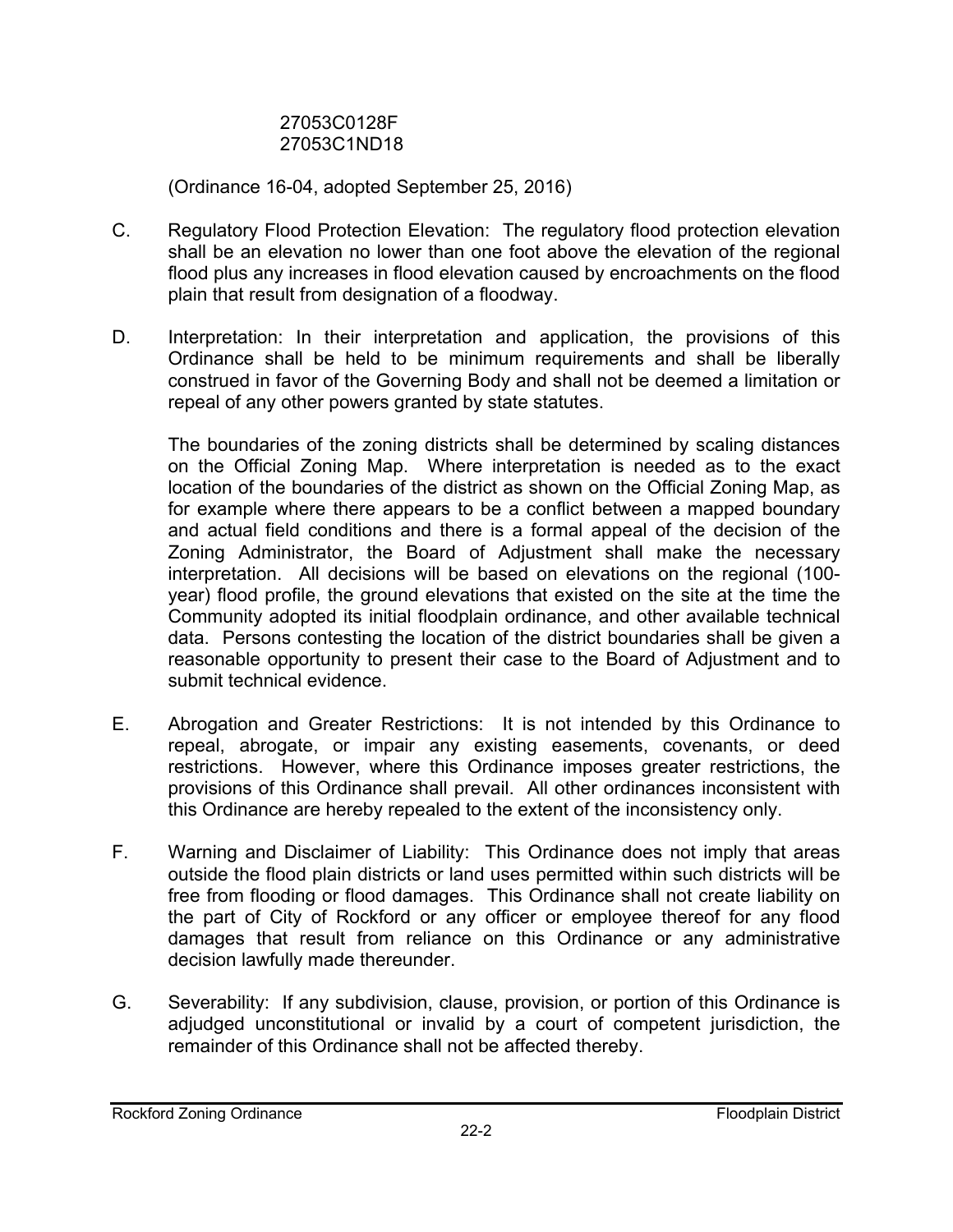- H. Definitions: Unless specifically defined below, words or phrases used in this Ordinance shall be interpreted so as to give them the same meaning as they have in common usage and so as to give this Ordinance its most reasonable application.
	- 1. Accessory Use or Structure a use or structure on the same lot with, and of a nature customarily incidental and subordinate to, the principal use or structure.
	- 2. Basement means any area of a structure, including crawl spaces, having its floor or base subgrade (below ground level) on all four sides, regardless of the depth of excavation below ground level.
	- 3. Conditional Use means a specific type of structure or land use listed in the official control that may be allowed but only after an in-depth review procedure and with appropriate conditions or restrictions as provided in the official zoning controls or building codes and upon a finding that; Certain conditions as detailed in the zoning ordinance exist. The structure and/or land use conform to the comprehensive land use plan if one exists and are compatible with the existing neighborhood.
	- 4. Equal Degree of Encroachment a method of determining the location of floodway boundaries so that flood plain lands on both sides of a stream are capable of conveying a proportionate share of flood flows.
	- 5. Flood a temporary increase in the flow or stage of a stream or in the stage of a wetland or lake that results in the inundation of normally dry areas.
	- 6. Flood Frequency the frequency for which it is expected that a specific flood stage or discharge may be equaled or exceeded.
	- 7. Flood Fringe that portion of the flood plain outside of the floodway. Flood fringe is synonymous with the term "floodway fringe" used in the Flood Insurance Study.
	- 8. Flood Plain the beds proper and the areas adjoining a wetland, lake or watercourse which have been or hereafter may be covered by the regional flood.
	- 9. Flood Proofing a combination of structural provisions, changes, or adjustments to properties and structures subject to flooding, primarily for the reduction or elimination of flood damages.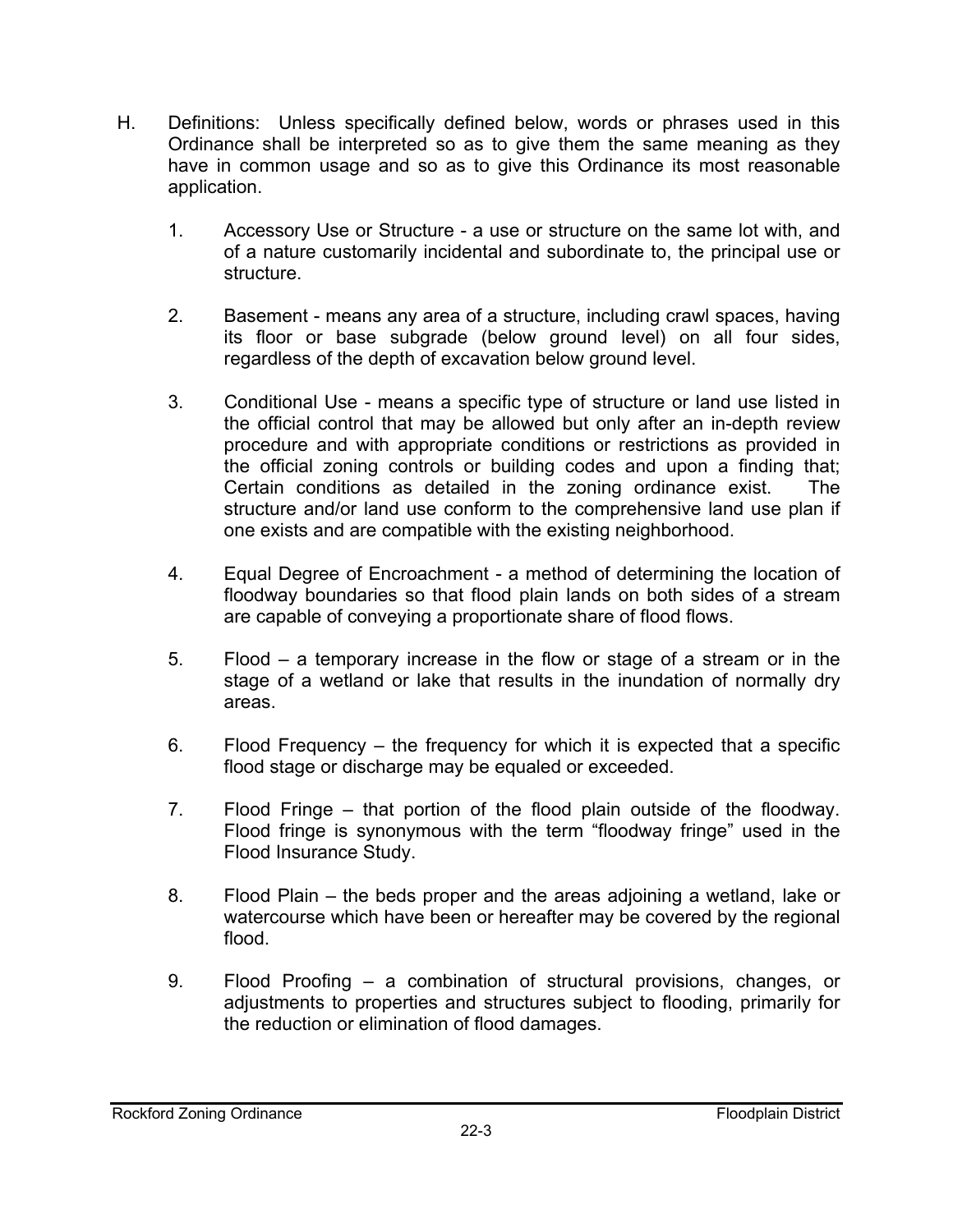- 10. Floodway the bed of a wetland or lake and the channel of a watercourse and those portions of the adjoining flood plain which are reasonably required to carry or store the regional flood discharge.
- 11. Lowest Floor the lowest floor of the lowest enclosed area (including basement). An unfinished or flood resistant enclosure, used solely for parking of vehicles, building access, or storage in an area other than a basement area, is not considered a building's lowest floor.
- 12. Manufactured Home a structure, transportable in one or more subdivisions, which is built on a permanent chassis and is designed for use with or without a permanent foundation when attached to the required utilities. The term "manufactured home" does not include the term "recreational vehicle."
- 13. Obstruction any dam, wall, wharf, embankment, levee, dike, pile, abutment, projection, excavation, channel modification, culvert, building, wire, fence, stockpile, refuse, fill, structure, or matter in, along, across, or projecting into any channel, watercourse, or regulatory flood plain which may impede, retard, or change the direction of the flow of water, either in itself or by catching or collecting debris carried by such water.
- 14. Principal Use or Structure means all uses or structures that are not accessory uses or structures.
- 15. Reach a hydraulic engineering term to describe a longitudinal segment of a stream or river influenced by a natural or man-made obstruction. In an urban area, the segment of a stream or river between two consecutive bridge crossings would most typically constitute a reach.
- 16. Recreational Vehicle a vehicle that is built on a single chassis, is 400 square feet or less when measured at the largest horizontal projection, is designed to be self-propelled or permanently towable by a light duty truck, and is designed primarily not for use as a permanent dwelling but as temporary living quarters for recreational, camping, travel, or seasonal use. For the purposes of this Ordinance, the term recreational vehicle shall be synonymous with the term travel trailer/travel vehicle.
- 17. Regional Flood a flood which is representative of large floods known to have occurred generally in Minnesota and reasonably characteristic of what can be expected to occur on an average frequency in the magnitude of the 100-year recurrence interval. Regional flood is synonymous with the term "base flood" used in a flood insurance study.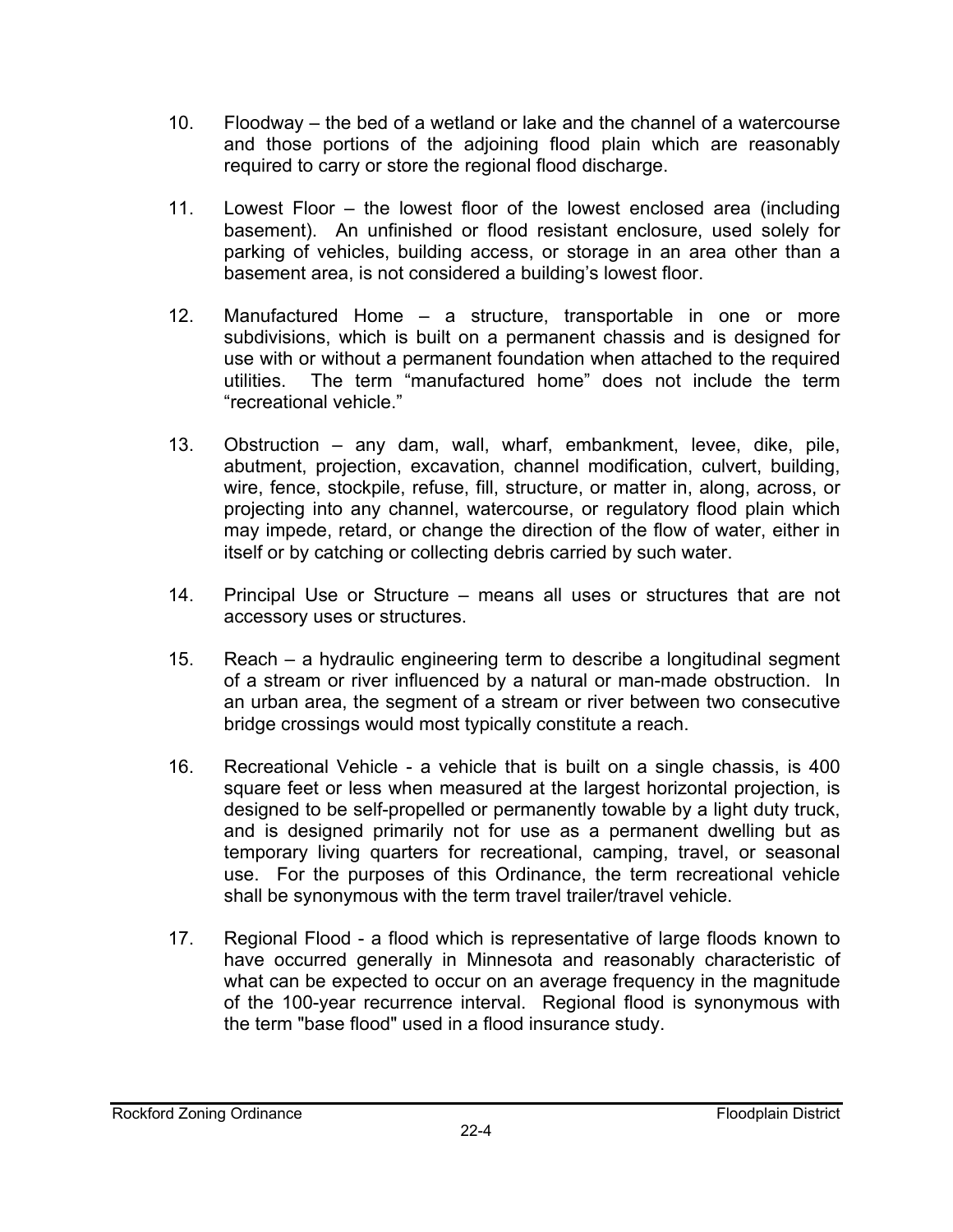- 18. Regulatory Flood Protection Elevation The regulatory flood protection elevation shall be an elevation no lower than one foot above the elevation of the regional flood plus any increases in flood elevation caused by encroachments on the flood plain that result from designation of a floodway.
- 19. Structure anything constructed or erected on the ground or attached to the ground or on-site utilities, including, but not limited to, buildings, factories, sheds, detached garages, cabins, manufactured homes, recreational vehicles not meeting the exemption criteria specified in Subdivision 9.31 of this Ordinance and other similar items.
- 20. Substantial Damage means damage of any origin sustained by a structure where the cost of restoring the structure to its before damaged condition would equal or exceed 50 percent of the market value of the structure before the damage occurred.
- 21. Substantial Improvement within any consecutive 365-day period, any reconstruction, rehabilitation (including normal maintenance and repair), repair after damage, addition, or other improvement of a structure, the cost of which equals or exceeds 50 percent of the market value of the structure before the "start of construction" of the improvement. This term includes structures that have incurred "substantial damage," regardless of the actual repair work performed. The term does not, however, include either:

Any project for improvement of a structure to correct existing violations of state or local health, sanitary, or safety code specifications which have been identified by the local code enforcement official and which are the minimum necessary to assure safe living conditions.

Any alteration of an "historic structure," provided that the alteration will not preclude the structure's continued designation as an "historic structure." For the purpose of this Ordinance, "historic structure" shall be as defined in Code of Federal Regulations, Part 59.1.

22. Variance - means a modification of a specific permitted development standard required in an official control including this Ordinance to allow an alternative development standard not stated as acceptable in the official control, but only as applied to a particular property for the purpose of alleviating a hardship, practical difficulty or unique circumstance as defined and elaborated upon in a community's respective planning and zoning enabling legislation.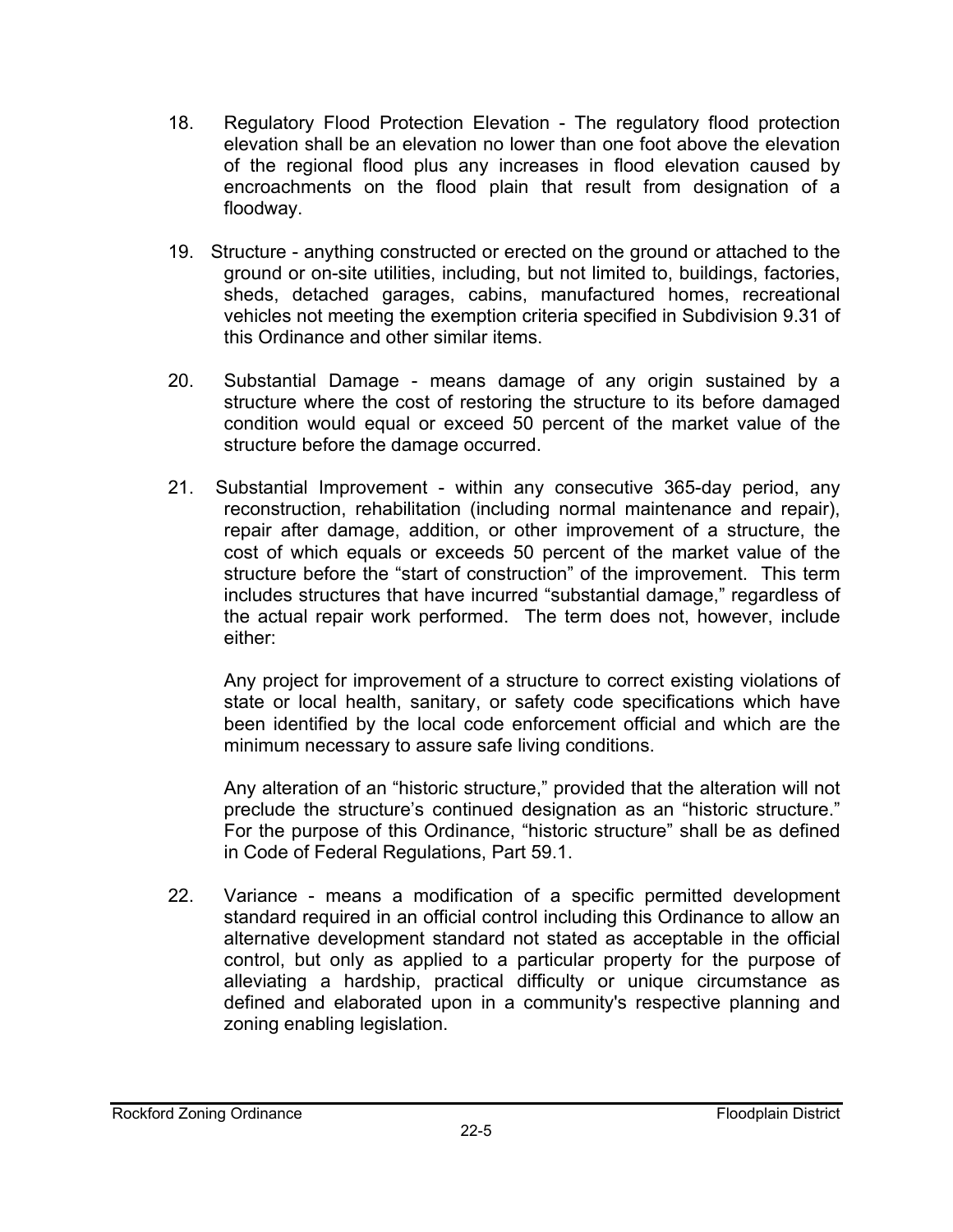# **Subd. 3. Establishment of Zoning Districts:**

- A. Floodway District. The Floodway District shall include those areas designated as floodway on the Flood Insurance Rate Map adopted in Subdivision 2.2.
- B. Flood Fringe District. The Flood Fringe District shall include those areas designated as floodway fringe. The Flood Fringe District shall include those areas shown on the Flood Insurance Rate Map as adopted in Subdivision 2.2 as being within Zone AE, Zone A0, or Zone AH but being located outside of the floodway.
- C. Compliance: No new structure or land shall hereafter be used and no structure shall be constructed, located, extended, converted, or structurally altered without full compliance with the terms of this Ordinance and other applicable regulations which apply to uses within the jurisdiction of this Ordinance. Within the Floodway and Flood Fringe Districts, all uses not listed as permitted uses or conditional uses in Subdivisions 4.0 and 5.0 that follow, respectively, shall be prohibited. In addition, a caution is provided here that:
	- 1. New manufactured homes, replacement manufactured homes and certain travel trailers and travel vehicles are subject to the general provisions of this Ordinance and specifically Subdivision 9.0.
	- 2. Modifications, additions, structural alterations, normal maintenance and repair, or repair after damage to existing nonconforming structures and nonconforming uses of structures or land are regulated by the general provisions of this Ordinance and specifically Subdivision 11.0.
	- 3. As-built elevations for elevated or flood proofed structures must be certified by ground surveys and flood proofing techniques must be designed and certified by a registered professional engineer or architect as specified in the general provisions of this Ordinance and specifically as stated in Subdivision 10.0 of this Ordinance.

# **Subd. 4. Floodway District (FW):**

- A. Permitted Uses:
	- 1. General farming, pasture, grazing, outdoor plant nurseries, horticulture, truck farming, forestry, sod farming, and wild crop harvesting.
	- 2. Industrial-commercial loading areas, parking areas, and airport landing strips.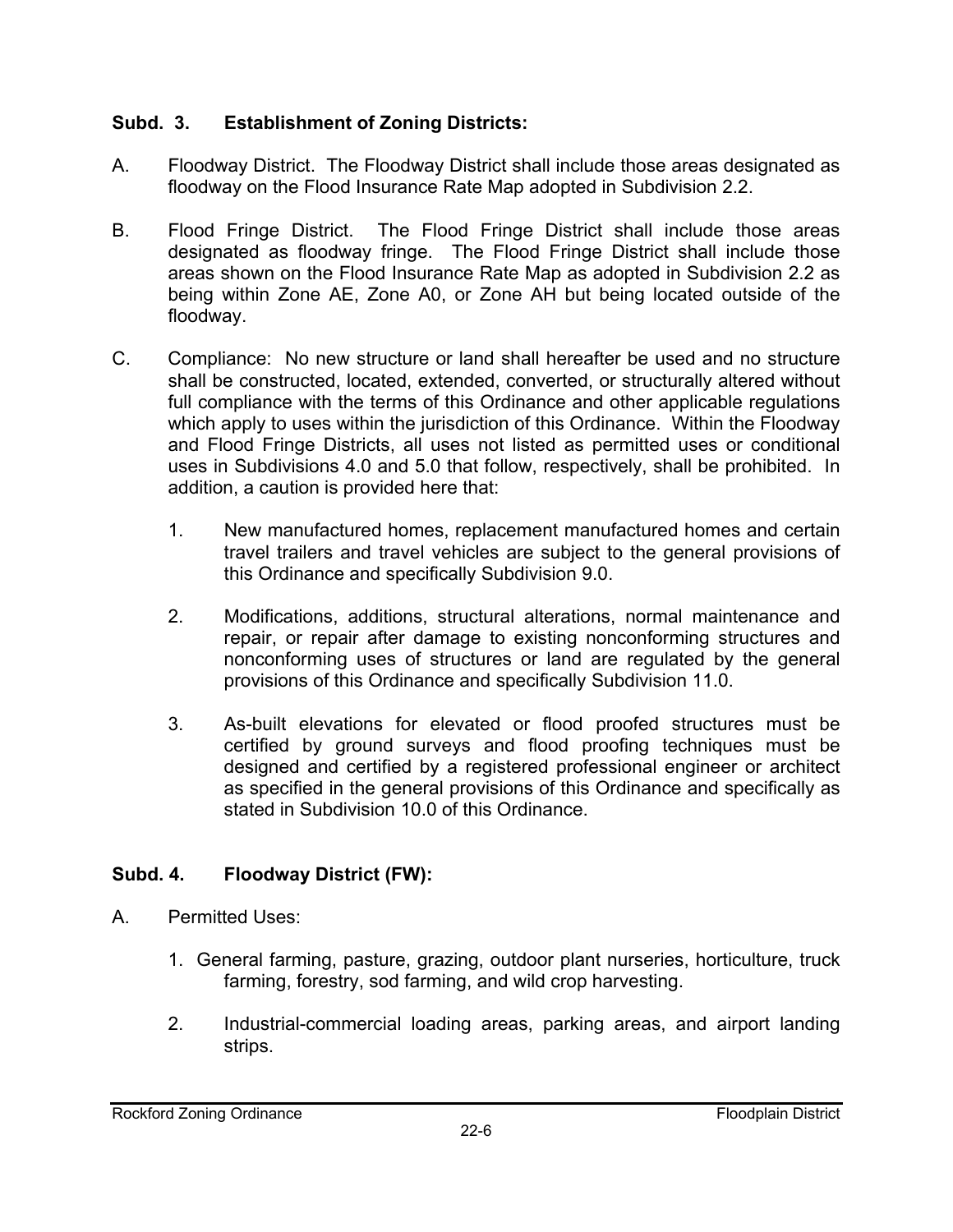- 3. Private and public golf courses, tennis courts, driving ranges, archery ranges, picnic grounds, boat launching ramps, swimming areas, parks, wildlife and nature preserves, game farms, fish hatcheries, shooting preserves, target ranges, trap and skeet ranges, hunting and fishing areas, and single or multiple purpose recreational trails.
- 4. Residential lawns, gardens, parking areas, and play areas.
- B. Standards for Floodway Permitted Uses:
	- 1. The use shall have a low flood damage potential.
	- 2. The use shall be permissible in the underlying zoning district if one exists.
	- 3. The use shall not obstruct flood flows or increase flood elevations and shall not involve structures, fill, obstructions, excavations or storage of materials or equipment.
- C. Conditional Uses:
	- 1. Structures accessory to the uses listed in 4.A above and the uses listed in 4.C2 - 4.C8 below.
	- 2. Extraction and storage of sand, gravel, and other materials.
	- 3. Marinas, boat rentals, docks, piers, wharves, and water control structures.
	- 4. Railroads, streets, bridges, utility transmission lines, and pipelines.
	- 5. Storage yards for equipment, machinery, or materials.
	- 6. Placement of fill or construction of fences.
	- 7. Recreational vehicles either on individual lots of record or in existing or new subdivisions or commercial or condominium type campgrounds, subject to the exemptions and provisions of Subdivision 9.C of this Ordinance.
	- 8. Structural works for flood control such as levees, dikes and floodwalls constructed to any height where the intent is to protect individual structures and levees or dikes where the intent is to protect agricultural crops for a frequency flood event equal to or less than the 10-year frequency flood event.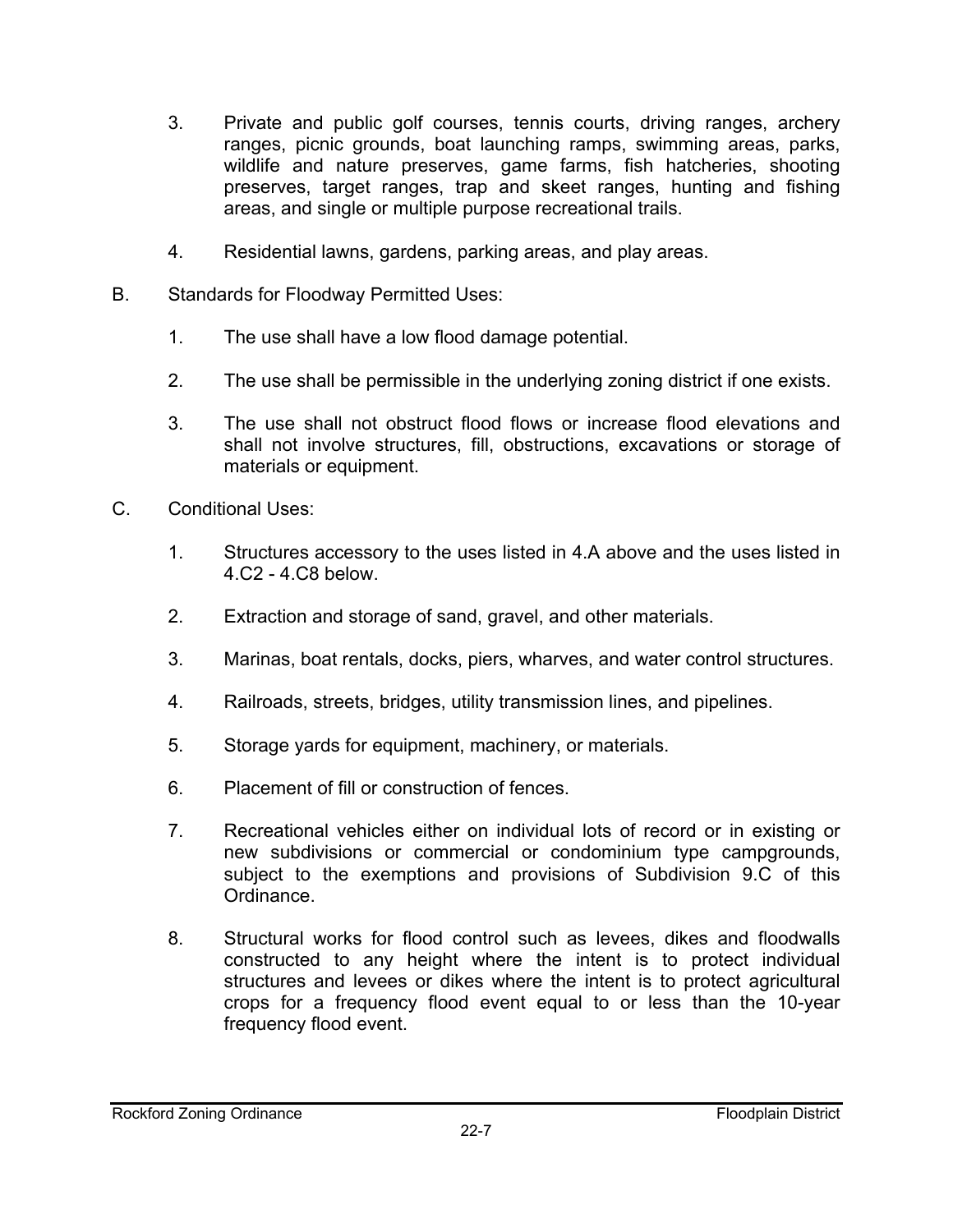- D. Standards for Floodway Conditional Uses:
	- 1. All Uses. No structure (temporary or permanent), fill (including fill for roads and levees), deposit, obstruction, storage of materials or equipment, or other uses may be allowed as a conditional use that will cause any increase in the stage of the 100-year or regional flood or cause an increase in flood damages in the reach or reaches affected.
	- 2. All floodway conditional uses shall be subject to the procedures and standards contained in Subdivision 10.D of this Ordinance.
	- 3. The conditional use shall be permissible in the underlying zoning district if one exists.
	- 4. Fill:
		- a. Fill, dredge spoil, and all other similar materials deposited or stored in the flood plain shall be protected from erosion by vegetative cover, mulching, riprap or other acceptable method.
		- b. Dredge spoil sites and sand and gravel operations shall not be allowed in the floodway unless a long-term site development plan is submitted which includes an erosion/sedimentation prevention element to the plan.
		- c. As an alternative, and consistent with Sub-subdivision (b) immediately above, dredge spoil disposal and sand and gravel operations may allow temporary, on-site storage of fill or other materials which would have caused an increase to the stage of the 100-year or regional flood but only after the Governing Body has received an appropriate plan which assures the removal of the materials from the floodway based upon the flood warning time available. The conditional use permit must be title registered with the property in the Office of the County Recorder.
	- 5. Accessory Structures:
		- a. Accessory structures shall not be designed for human habitation.
		- b. Accessory structures, if permitted, shall be constructed and placed on the building site so as to offer the minimum obstruction to the flow of flood waters: Whenever possible, structures shall be constructed with the longitudinal axis parallel to the direction of flood flow; and so far as practicable, structures shall be placed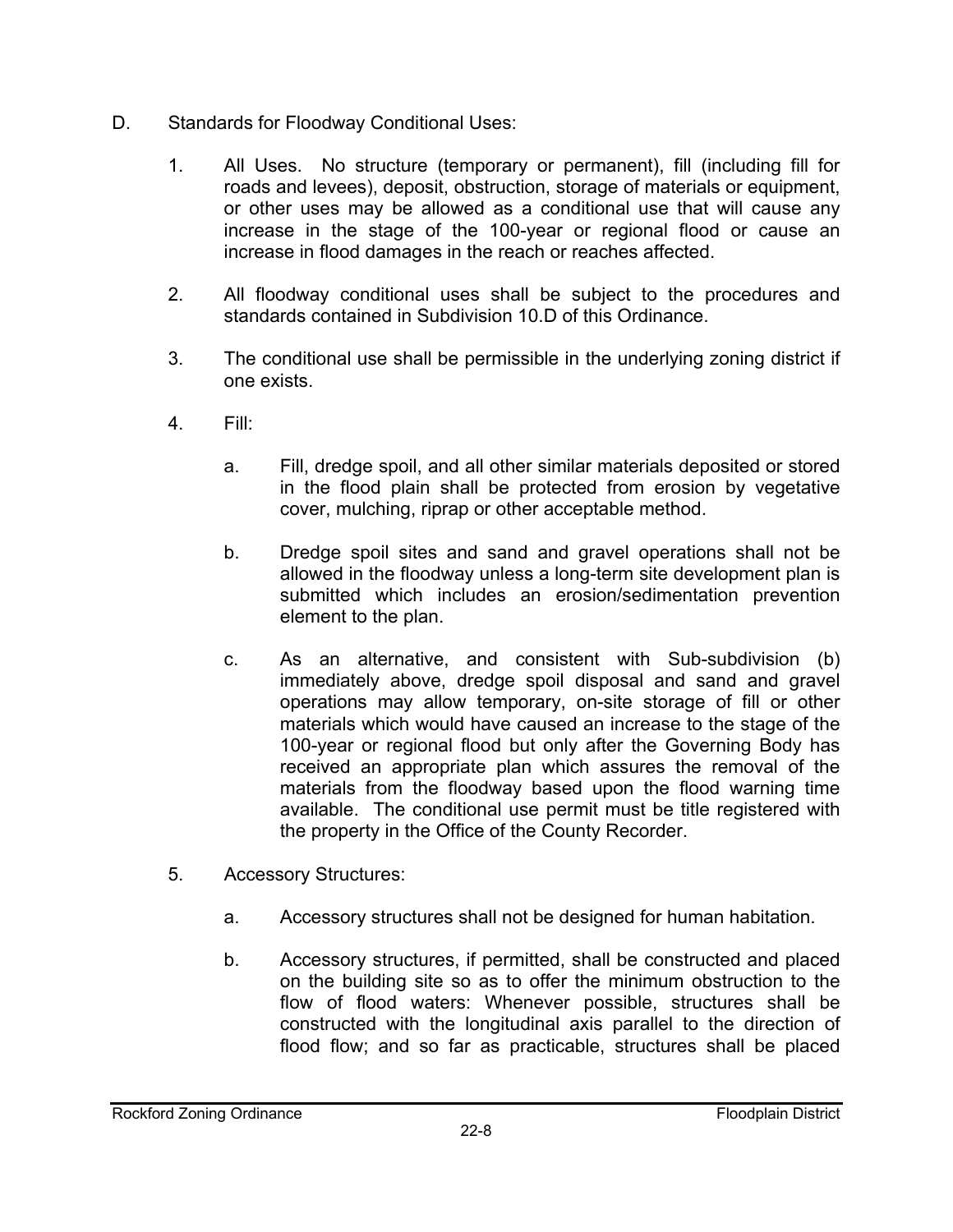approximately on the same flood flow lines as those of adjoining structures.

- c. Accessory structures shall be elevated on fill or structurally dry flood proofed in accordance with the FP-1 or FP-2 flood proofing classifications in the State Building Code. As an alternative, an accessory structure may be flood proofed to the FP-3 or FP-4 flood proofing classification in the State Building Code provided the accessory structure constitutes a minimal investment, does not exceed 500 square feet in size at its largest projection, and for a detached garage, the detached garage must be used solely for parking of vehicles and limited storage. All flood proofed accessory structures must meet the following additional standards:
	- 1) The structure must be adequately anchored to prevent flotation, collapse or lateral movement of the structure and shall be designed to equalize hydrostatic flood forces on exterior walls;
	- 2) Any mechanical and utility equipment in a structure must be elevated to or above the regulatory flood protection elevation or properly flood proofed; and
	- 3) To allow for the equalization of hydrostatic pressure, there must be a minimum of two "automatic" openings in the outside walls of the structure having a total net area of not less than one square inch for every square foot of enclosed area subject to flooding. There must be openings on at least two sides of the structure and the bottom of all openings must be no higher than one foot above the lowest adjacent grade to the structure. Using human intervention to open a garage door prior to flooding will not satisfy this requirement for automatic openings.
- 6. Storage of Materials and Equipment:
	- a. The storage or processing of materials that are, in time of flooding, flammable, explosive, or potentially injurious to human, animal, or plant life is prohibited.
	- b. Storage of other materials or equipment may be allowed if readily removable from the area within the time available after a flood warning and in accordance with a plan approved by the Governing Body.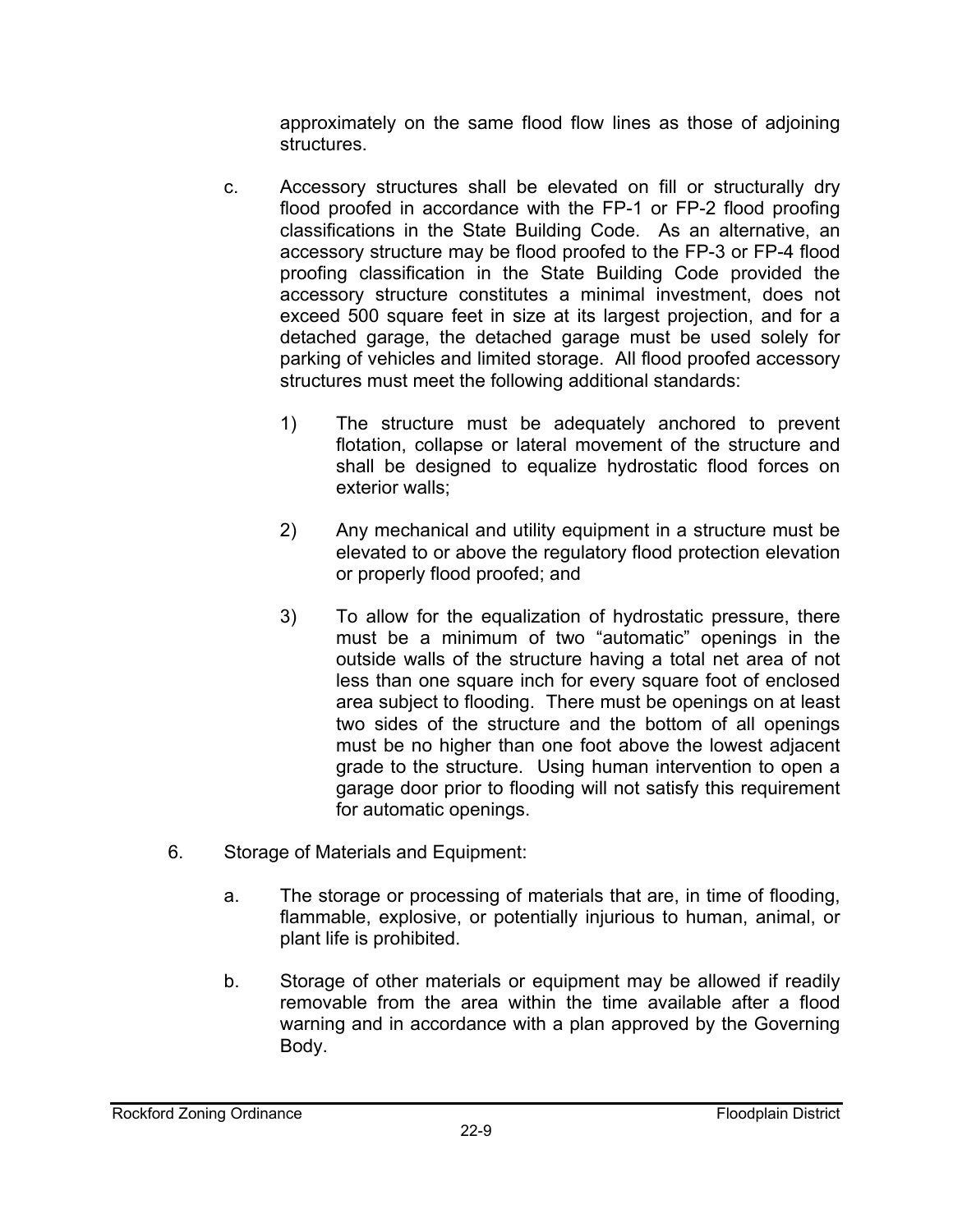- 7. Structural works for flood control that will change the course, current or cross subdivision of protected wetlands or public waters shall be subject to the provisions of Minnesota Statute, Chapter 103G. Community-wide structural works for flood control intended to remove areas from the regulatory flood plain shall not be allowed in the floodway.
- 8. A levee, dike or floodwall constructed in the floodway shall not cause an increase to the 100-year or regional flood and the technical analysis must assume equal conveyance or storage loss on both sides of a stream.

# **Subd. 5. Flood Fringe District (FF):**

- A. Permitted Uses: Permitted uses shall be those uses of land or structures listed as permitted uses in the underlying zoning use district(s). If no pre-existing, underlying zoning use districts exist, then any residential or non residential structure or use of a structure or land shall be a permitted use in the Flood Fringe District provided such use does not constitute a public nuisance. All permitted uses shall comply with the standards for Flood Fringe District "Permitted Uses" listed in Subdivision 5.B and the "Standards for all Flood Fringe Uses" listed in Subdivision 5.D.
- B. Standards for Flood Fringe Permitted Uses:
	- 1. All structures, including accessory structures, must be elevated on fill so that the lowest floor including basement floor is at or above the regulatory flood protection elevation. The finished fill elevation for structures shall be no lower than one (1) foot below the regulatory flood protection elevation and the fill shall extend at such elevation at least fifteen (15) feet beyond the outside limits of the structure erected thereon.
	- 2. As an alternative to elevation on fill, accessory structures that constitute a minimal investment and that do not exceed 500 square feet at its largest projection may be internally flood proofed in accordance with Subdivision 4.D5 (c).
	- 3. The cumulative placement of fill where at any one time in excess of onethousand (1,000) cubic yards of fill is located on the parcel shall be allowable only as a conditional use, unless said fill is specifically intended to elevate a structure in accordance with Subdivision 5.B1 of this ordinance.
	- 4. The storage of any materials or equipment shall be elevated on fill to the regulatory flood protection elevation.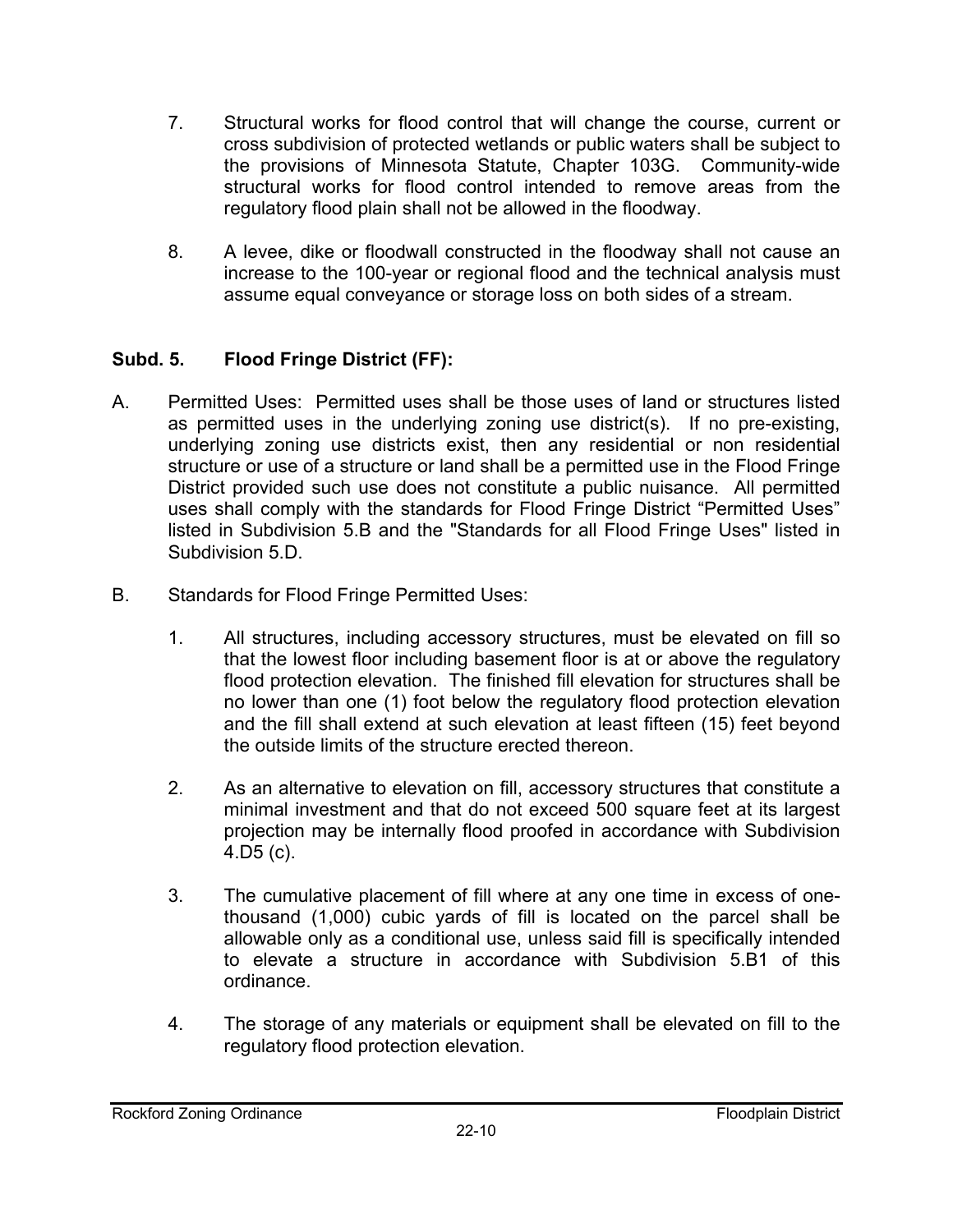- 5. The provisions of Subdivision 5.D of this Ordinance shall apply.
- C. Conditional Uses: Any structure that is not elevated on fill or flood proofed in accordance with Subdivision 5 B1 and or any use of land that does not comply with the standards in Subdivision 5.B3 - 5.B4 shall only be allowable as a conditional use. An application for a conditional use shall be subject to the standards and criteria and evaluation procedures specified in Subdivisions 5.C-5.D and 10.4 of this Ordinance.
- D. Standards for Flood Fringe Conditional Uses:
	- 1. Alternative elevation methods other than the use of fill may be utilized to elevate a structure's lowest floor above the regulatory flood protection elevation. These alternative methods may include the use of stilts, pilings, parallel walls, etc., or above-grade, enclosed areas such as crawl spaces or tuck under garages. The base or floor of an enclosed area shall be considered above-grade and not a structure's basement or lowest floor if: 1) the enclosed area is above-grade on at least one side of the structure; 2) it is designed to internally flood and is constructed with flood resistant materials; and 3) it is used solely for parking of vehicles, building access or storage. The above-noted alternative elevation methods are subject to the following additional standards:
		- a. Design and Certification The structure's design and as-built condition must be certified by a registered professional engineer or architect as being in compliance with the general design standards of the State Building Code and, specifically, that all electrical, heating, ventilation, plumbing and air conditioning equipment and other service facilities must be at or above the regulatory flood protection elevation or be designed to prevent flood water from entering or accumulating within these components during times of flooding.
		- b. Specific Standards for Above-grade, Enclosed Areas Abovegrade, fully enclosed areas such as crawl spaces or tuck under garages must be designed to internally flood and the design plans must stipulate: A minimum area of openings in the walls where internal flooding is to be used as a flood proofing technique. There shall be a minimum of two openings on at least two sides of the structure and the bottom of all openings shall be no higher than one-foot above grade. The automatic openings shall have a minimum net area of not less than one square inch for every square foot subject to flooding unless a registered professional engineer or architect certifies that a smaller net area would suffice. The automatic openings may be equipped with screens, louvers, valves,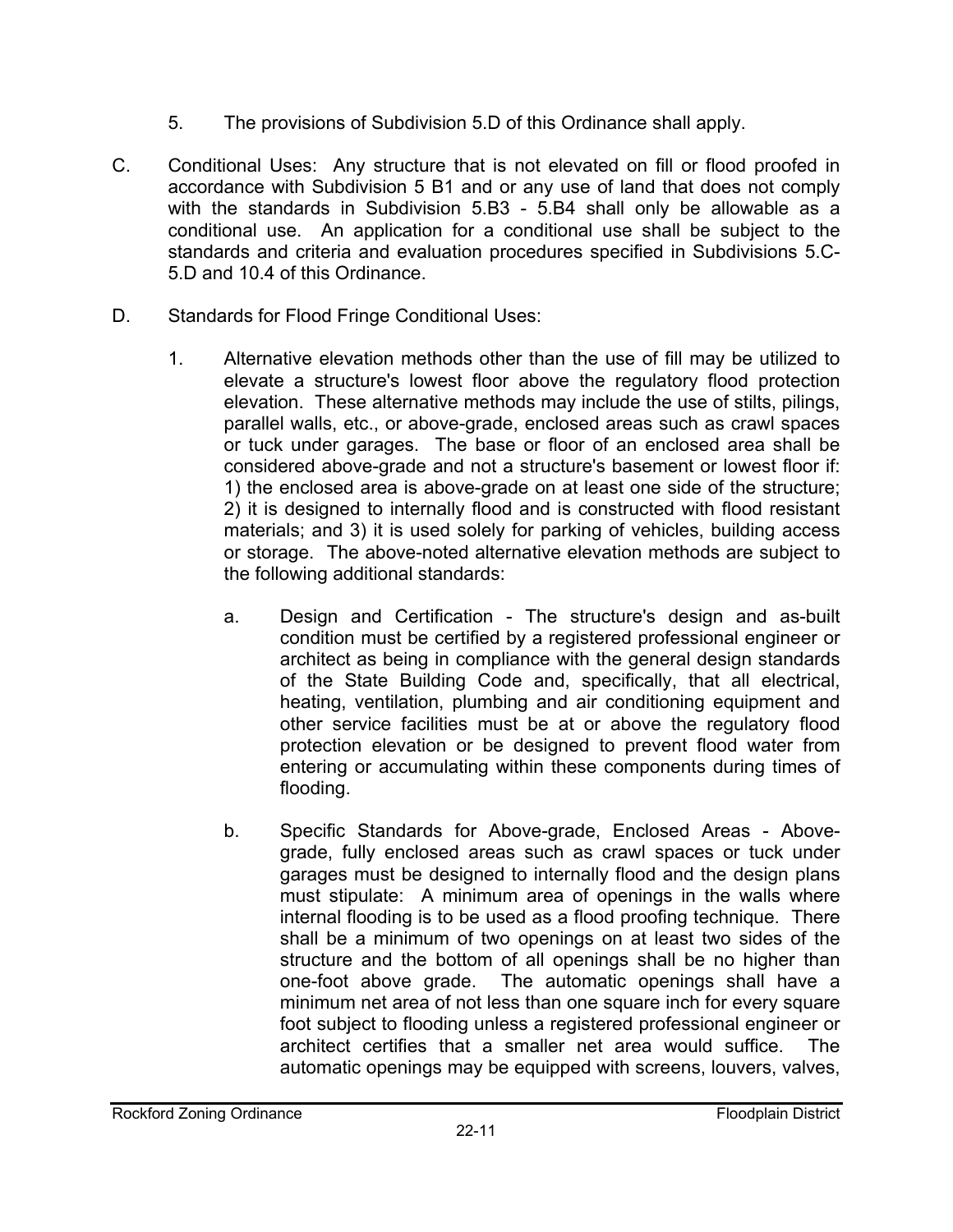or other coverings or devices provided that they permit the automatic entry and exit of flood waters without any form of human intervention; and

- c. That the enclosed area will be designed of flood resistant materials in accordance with the FP-3 or FP-4 classifications in the State Building Code and shall be used solely for building access, parking of vehicles or storage.
- 2. Basements, as defined by Subdivision 2.H12 of this Ordinance, shall be subject to the following:
	- a. Residential basement construction shall not be allowed below the regulatory flood protection elevation.
	- b. Non-residential basements may be allowed below the regulatory flood protection elevation provided the basement is structurally dry flood proofed in accordance with Subdivision 5.D3 of this Ordinance.
- 3. All areas of non-residential structures including basements to be placed below the regulatory flood protection elevation shall be flood proofed in accordance with the structurally dry flood proofing classifications in the State Building Code. Structurally dry flood proofing must meet the FP-1 or FP-2 flood proofing classification in the State Building Code and this shall require making the structure watertight with the walls substantially impermeable to the passage of water and with structural components having the capability of resisting hydrostatic and hydrodynamic loads and the effects of buoyancy. Structures flood proofed to the FP-3 or FP-4 classification shall not be permitted.
- 4. When at any one time more than 1,000 cubic yards of fill or other similar material is located on a parcel for such activities as on-site storage, landscaping, sand and gravel operations, landfills, roads, dredge spoil disposal or construction of flood control works, an erosion/sedimentation control plan must be submitted unless the community is enforcing a state approved shoreland management ordinance. In the absence of a state approved shoreland ordinance, the plan must clearly specify methods to be used to stabilize the fill on site for a flood event at a minimum of the 100-year or regional flood event. The plan must be prepared and certified by a registered professional engineer or other qualified individual acceptable to the Governing Body. The plan may incorporate alternative procedures for removal of the material from the flood plain if adequate flood warning time exists.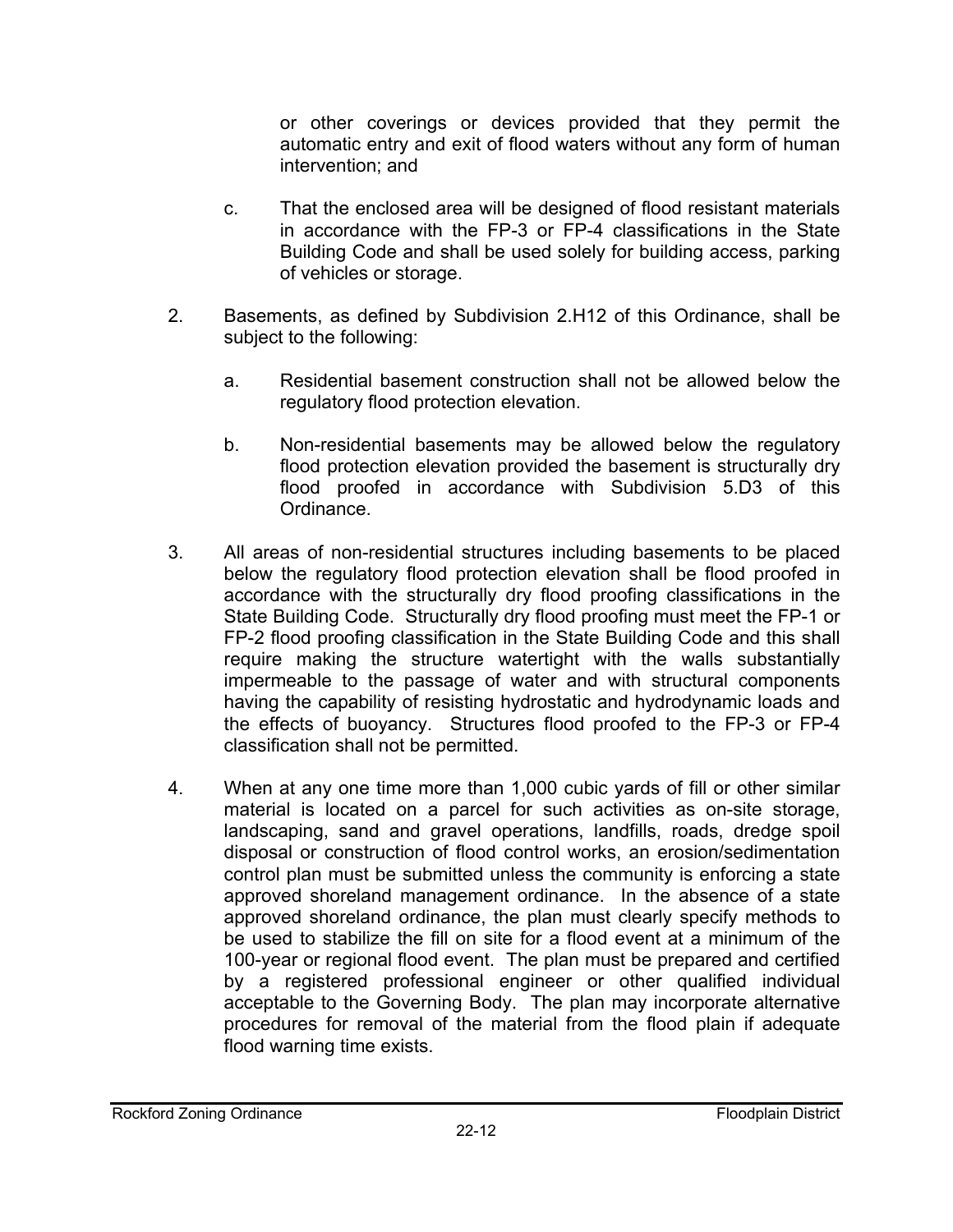- 5. Storage of Materials and Equipment:
	- a. The storage or processing of materials that are, in time of flooding, flammable, explosive, or potentially injurious to human, animal, or plant life is prohibited.
	- b. Storage of other materials or equipment may be allowed if readily removable from the area within the time available after a flood warning and in accordance with a plan approved by the Governing Body.
- 6. The provisions of Subdivision 5.E of this Ordinance shall also apply.
- E. Standards for All Flood Fringe Uses:
	- 1. All new principal structures must have vehicular access at or above an elevation not more than two (2) feet below the regulatory flood protection elevation. If a variance to this requirement is granted, the Board of Adjustment must specify limitations on the period of use or occupancy of the structure for times of flooding and only after determining that adequate flood warning time and local flood emergency response procedures exist.
	- 2. Commercial Uses accessory land uses, such as yards, railroad tracks, and parking lots may be at elevations lower than the regulatory flood protection elevation. However, a permit for such facilities to be used by the employees or the general public shall not be granted in the absence of a flood warning system that provides adequate time for evacuation if the area would be inundated to a depth and velocity such that when multiplying the depth (in feet) times velocity (in feet per second) the product number exceeds four (4) upon occurrence of the regional flood.
	- 3. Manufacturing and Industrial Uses measures shall be taken to minimize interference with normal plant operations especially along streams having protracted flood durations. Certain accessory land uses such as yards and parking lots may be at lower elevations subject to requirements set out in Subdivision 5.E2 above. In considering permit applications, due consideration shall be given to needs of an industry whose business requires that it be located in flood plain areas.
	- 4. Fill shall be properly compacted and the slopes shall be properly protected by the use of riprap, vegetative cover or other acceptable method. The Federal Emergency Management Agency (FEMA) has established criteria for removing the special flood hazard area designation for certain structures properly elevated on fill above the 100-year flood elevation – FEMA's requirements incorporate specific fill compaction and side slope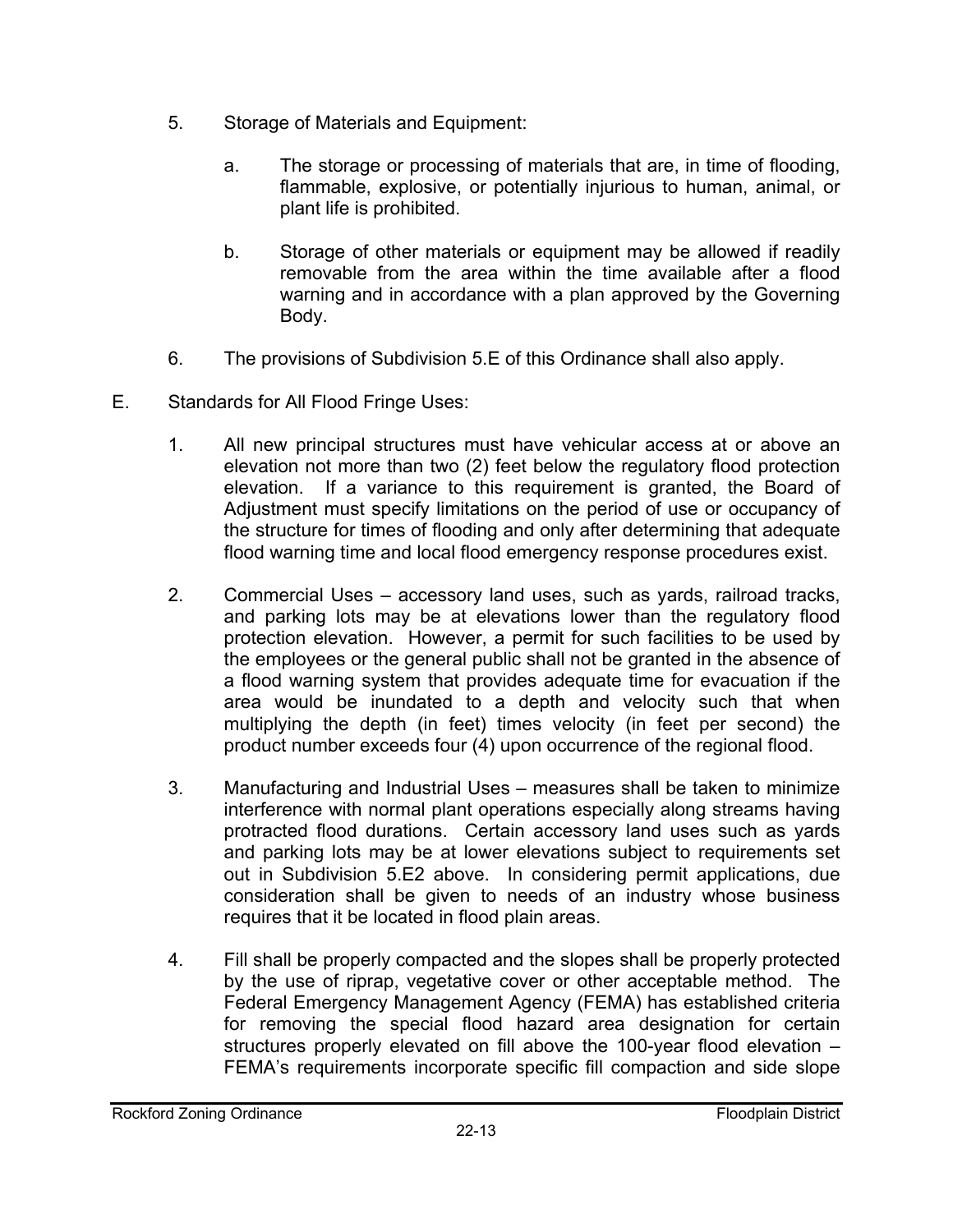protection standards for multi-structure or multi-lot developments. These standards should be investigated prior to the initiation of site preparation if a change of special flood hazard area designation will be requested.

- 5. Flood plain developments shall not adversely affect the hydraulic capacity of the channel and adjoining flood plain of any tributary watercourse or drainage system where a floodway or other encroachment limit has not been specified on the Official Zoning Map.
- 6. Standards for recreational vehicles are contained in Subdivision 9C.
- 7. All manufactured homes must be securely anchored to an adequately anchored foundation system that resists flotation, collapse and lateral movement. Methods of anchoring may include, but are not to be limited to, use of over-the-top or frame ties to ground anchors. This requirement is in addition to applicable state or local anchoring requirements for resisting wind forces.
- **Subd. 6. Land Development Standards:** All subdivisions must have street access to both the subdivision and individual building sites not lower than two (2) feet below the regulatory flood protection elevation. (Ordinance 16-04, adopted September 25, 2016)

# **Subd. 7. Subdivisions:**

*Note: This Subdivision is not intended as a substitute for a comprehensive city or county subdivision ordinance. It can, however, be used as an interim control until the comprehensive subdivision ordinance can be amended to include necessary flood plain management provisions.* 

A. Review Criteria: No land shall be subdivided which is unsuitable for the reason of flooding, inadequate drainage, water supply or sewage treatment facilities. All lots within the flood plain districts shall be able to contain a building site outside of the Floodway District at or above the regulatory flood protection elevation. All subdivisions shall have water and sewage treatment facilities that comply with the provisions of this Ordinance and have road access both to the subdivision and to the individual building sites no lower than two feet below the regulatory flood protection elevation. For all subdivisions in the flood plain, the Floodway and Flood Fringe District boundaries, the regulatory flood protection elevation and the required elevation of all access roads shall be clearly labeled on all required subdivision drawings and platting documents.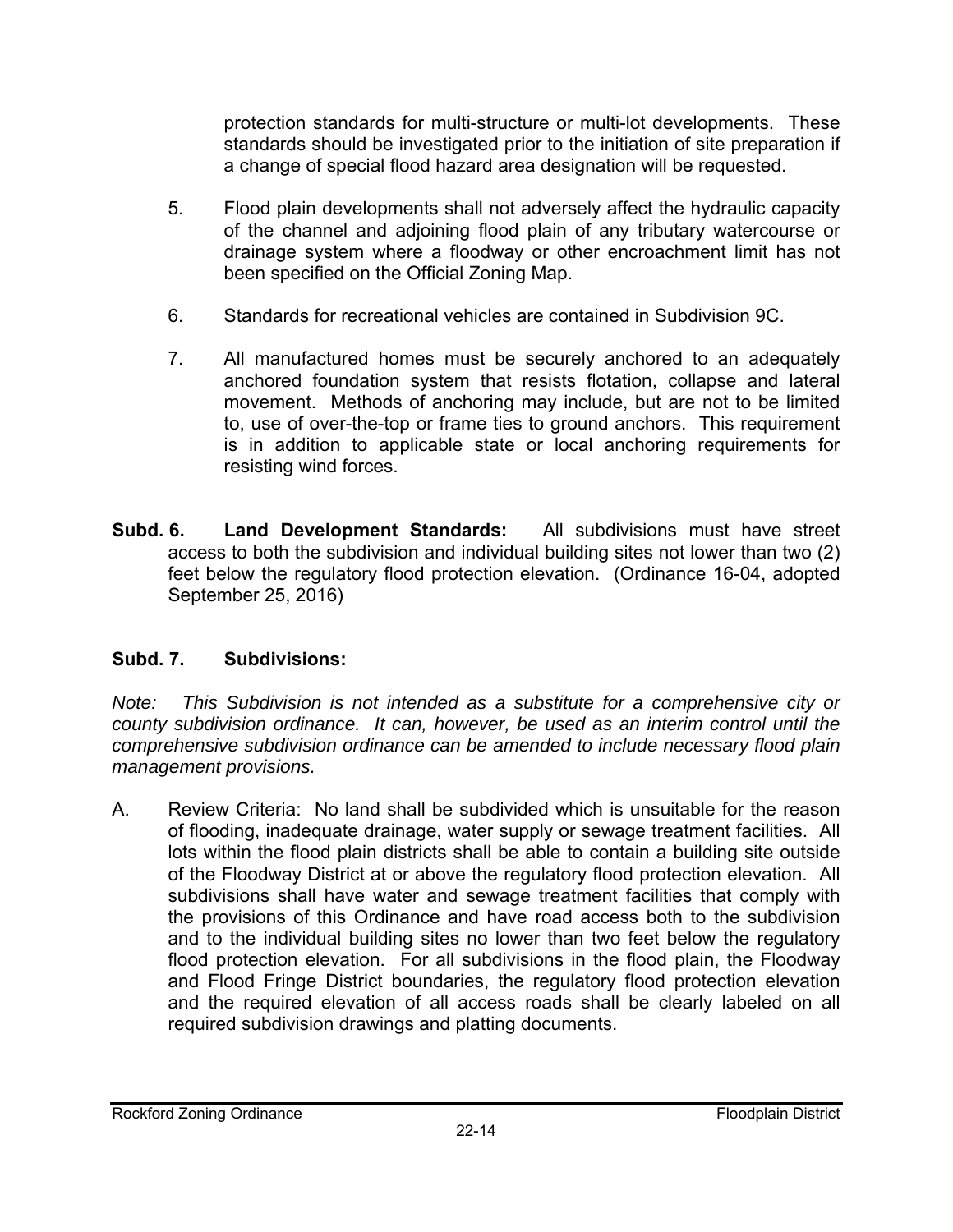B. Removal of Special Flood Hazard Area Designation: The Federal Emergency Management Agency (FEMA) has established criteria for removing the special flood hazard area designation for certain structures properly elevated on fill above the 100-year flood elevation. FEMA's requirements incorporate specific fill compaction and side slope protection standards for multi-structure or multi-lot developments. These standards should be investigated prior to the initiation of site preparation if a change of special flood hazard area designation will be requested.

## **Subd. 8. Public Utilities, Railroads, Roads, and Bridges:**

- A. Public Utilities. All public utilities and facilities such as gas, electrical, sewer, and water supply systems to be located in the flood plain shall be flood proofed in accordance with the State Building Code or elevated to above the regulatory flood protection elevation.
- B. Public Transportation Facilities. Railroad tracks, roads, and bridges to be located within the flood plain shall comply with Subdivisions 4.0 and 5.0 of this Ordinance. Elevation to the regulatory flood protection elevation shall be provided where failure or interruption of these transportation facilities would result in danger to the public health or safety or where such facilities are essential to the orderly functioning of the area. Minor or auxiliary roads or railroads may be constructed at a lower elevation where failure or interruption of transportation services would not endanger the public health or safety.
- C. On-site Sewage Treatment and Water Supply Systems: Where public utilities are not provided: 1) On-site water supply systems must be designed to minimize or eliminate infiltration of flood waters into the systems; and 2) New or replacement on-site sewage treatment systems must be designed to minimize or eliminate infiltration of flood waters into the systems and discharges from the systems into flood waters and they shall not be subject to impairment or contamination during times of flooding. Any sewage treatment system designed in accordance with the State's current statewide standards for on-site sewage treatment systems shall be determined to be in compliance with this Subdivision.

## **Subd. 9. Manufactured Homes and Manufactured Home Parks and Placement of Recreational Vehicles:**

- A. New manufactured home parks and expansions to existing manufactured home parks shall be subject to the provisions placed on subdivisions by Subdivision 7.0 of this Ordinance.
- B. The placement of new or replacement manufactured homes in existing manufactured home parks or on individual lots of record that are located in flood plain districts will be treated as a new structure and may be placed only if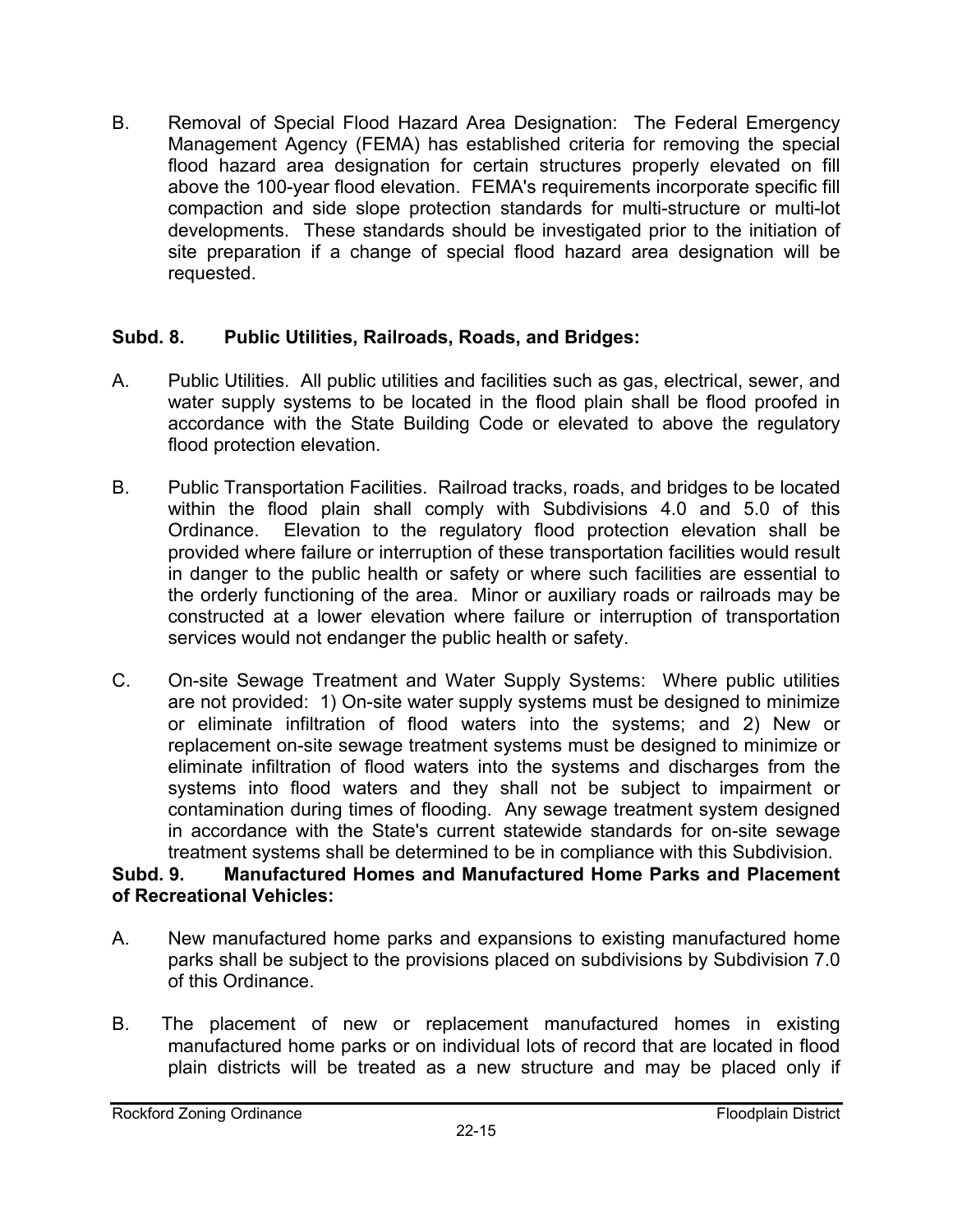elevated in compliance with Subdivision 5.0 of this Ordinance. If vehicular road access for pre-existing manufactured home parks is not provided in accordance with Subdivision 5.E1, then replacement manufactured homes will not be allowed until the property owner(s) develops a flood warning emergency plan acceptable to the Governing Body.

- 1. All manufactured homes must be securely anchored to an adequately anchored foundation system that resists flotation, collapse and lateral movement. Methods of anchoring may include, but are not to be limited to, use of over-the-top or frame ties to ground anchors. This requirement is in addition to applicable state or local anchoring requirements for resisting wind forces.
- C. Recreational vehicles that do not meet the exemption criteria specified in Subdivision 9.C1 below shall be subject to the provisions of this Ordinance and as specifically spelled out in Subdivisions 9.C3-9.C4 below.
	- 1. Exemption Recreational vehicles are exempt from the provisions of this Ordinance if they are placed in any of the areas listed in Subdivision 9.C2 below and further they meet the following criteria:
		- a. Have current licenses required for highway use.
		- b. Are highway ready meaning on wheels or the internal jacking system, are attached to the site only by quick disconnect type utilities commonly used in campgrounds and recreational vehicle parks and the recreational vehicle has no permanent structural type additions attached to it.
		- c. The recreational vehicle and associated use must be permissible in any pre-existing, underlying zoning use district.
	- 2. Areas Exempted For Placement of Recreational Vehicles:
		- a. Individual lots or parcels of record.
		- b. Existing commercial recreational vehicle parks or campgrounds.
		- c. Existing condominium type associations.
	- 3. Recreational vehicles exempted in Subdivision 9.C1 lose this exemption when development occurs on the parcel exceeding \$500 for a structural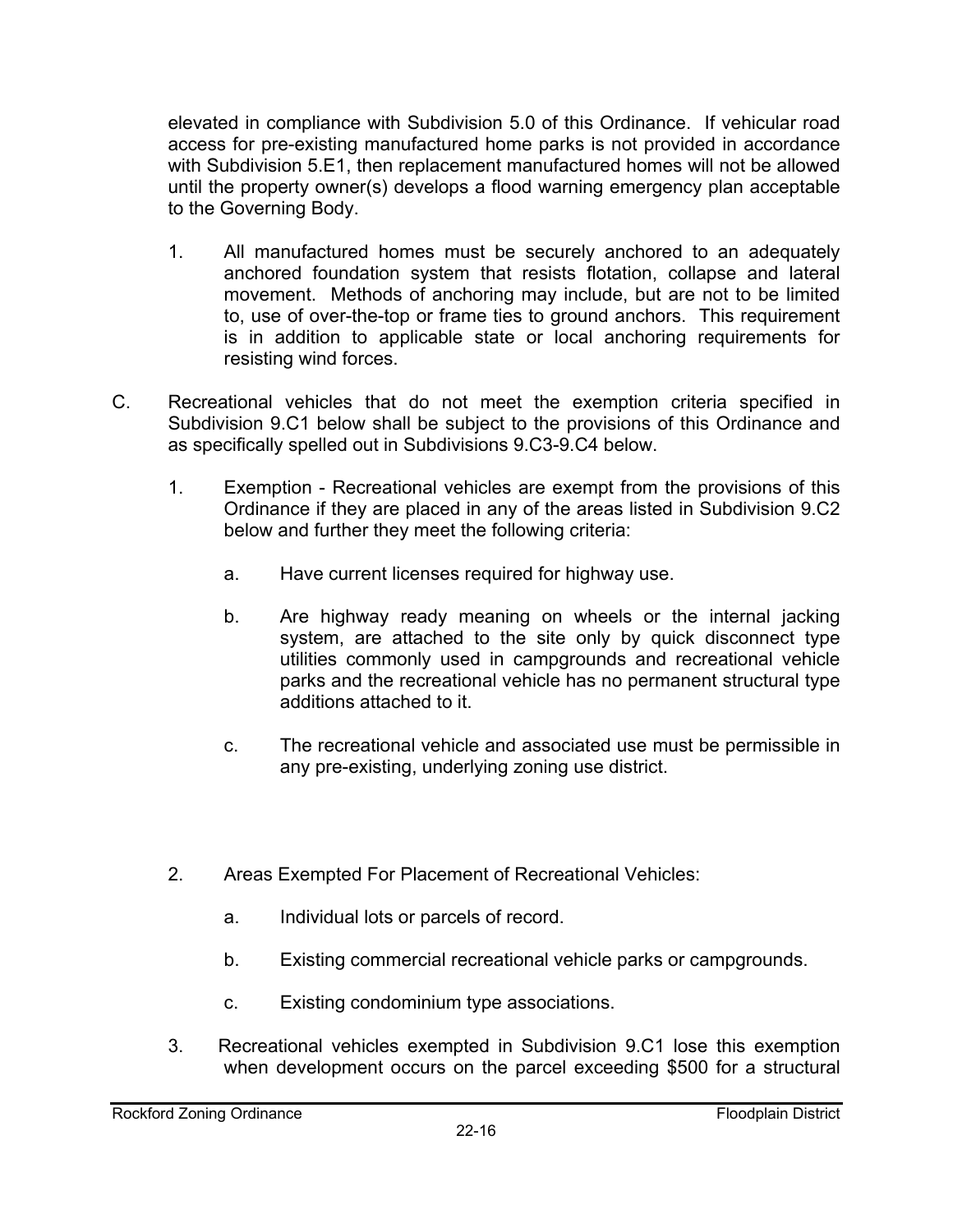addition to the recreational vehicle or exceeding \$500 for an accessory structure such as a garage or storage building. The recreational vehicle and all additions and accessory structures will then be treated as a new structure and shall be subject to the elevation/flood proofing requirements and the use of land restrictions specified in Subdivisions 4.0 and 5.0 of this Ordinance. There shall be no development or improvement on the parcel or attachment to the recreational vehicle that hinders the removal of the recreational vehicle to a flood free location should flooding occur.

- 4. New commercial recreational vehicle parks or campgrounds and new residential type subdivisions and condominium associations and the expansion of any existing similar use exceeding five (5) units or dwelling sites shall be subject to the following:
	- a. Any new or replacement recreational vehicle will be allowed in the Floodway or Flood Fringe Districts provided said recreational vehicle and its contents are placed on fill above the regulatory flood protection elevation and proper elevated road access to the site exists in accordance with Subdivision 5.E1 of this Ordinance. No fill placed in the floodway to meet the requirements of this Subdivision shall increase flood stages of the 100-year or regional flood.
	- b. All new or replacement recreational vehicles not meeting the criteria of (a) above may, as an alternative, be allowed as a conditional use if in accordance with the following provisions and the provisions of 10.D of the Ordinance. The applicant must submit an emergency plan for the safe evacuation of all vehicles and people during the 100 year flood. Said plan shall be prepared by a registered engineer or other qualified individual, shall demonstrate that adequate time and personnel exist to carry out the evacuation, and shall demonstrate the provisions of Subdivision 9.C1 (a) and (b) of this Ordinance will be met. All attendant sewage and water facilities for new or replacement recreational vehicles must be protected or constructed so as to not be impaired or contaminated during times of flooding in accordance with Subdivision 8.C of this Ordinance.

# **Subd. 10. Administration:**

A. Zoning Administrator: A Zoning Administrator or other official designated by the Governing Body shall administer and enforce this Ordinance. If the Zoning Administrator finds a violation of the provisions of this Ordinance the Zoning Administrator shall notify the person responsible for such violation in accordance with the procedures stated in Subdivision 12.0 of the Ordinance.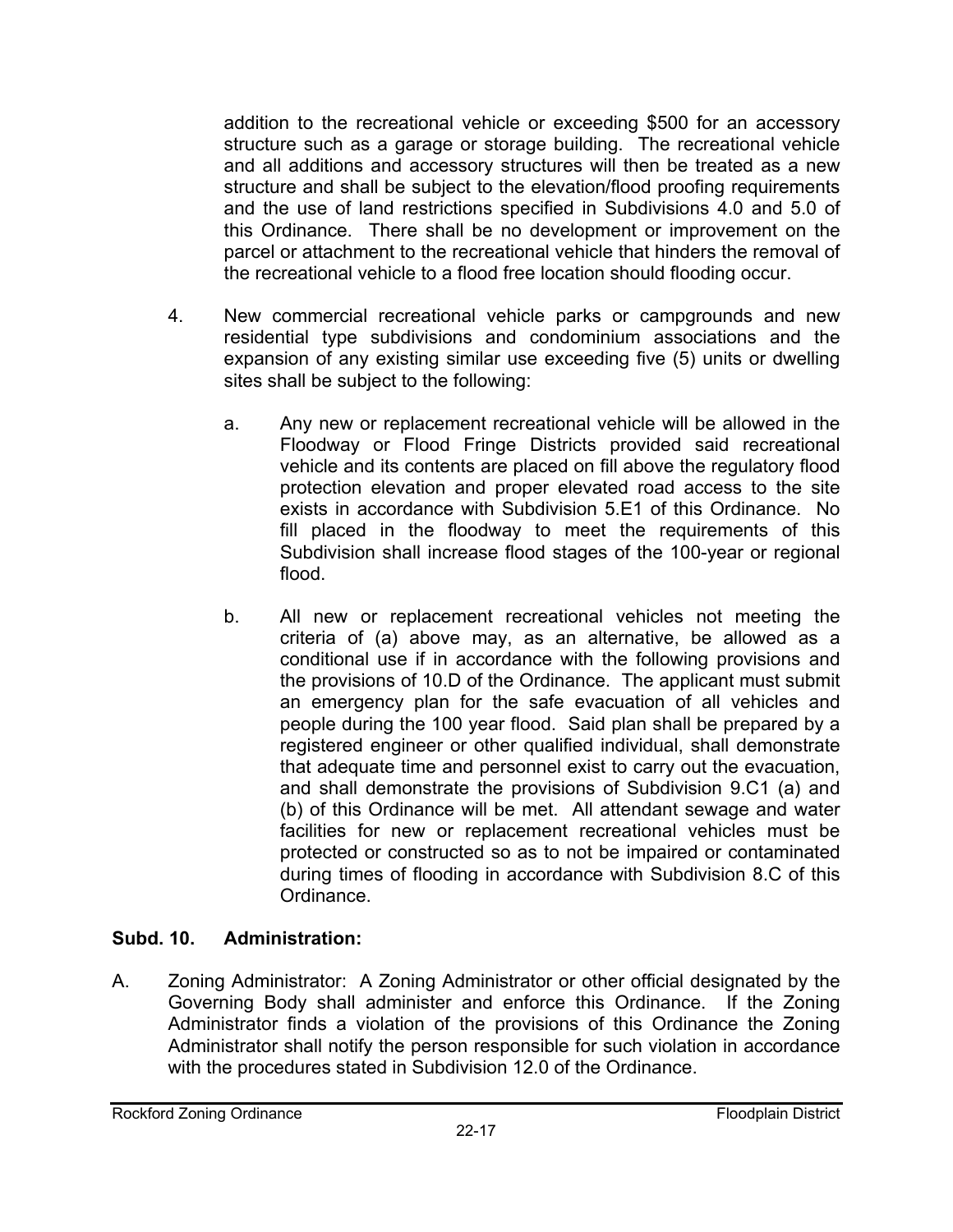- B. Permit Requirements:
	- 1. Permit Required. A Permit issued by the Zoning Administrator in conformity with the provisions of this Ordinance shall be secured prior to the erection, addition, modification, rehabilitation (including normal maintenance and repair), or alteration of any building, structure, or portion thereof; prior to the use or change of use of a building, structure, or land; prior to the construction of a dam, fence, or on-site septic system; prior to the change or extension of a nonconforming use; prior to the repair of a structure that has been damaged by flood, fire, tornado, or any other source; and prior to the placement of fill, excavation of materials, or the storage of materials or equipment within the flood plain.
	- 2. Application for Permit. Application for a permit shall be made in duplicate to the Zoning Administrator on forms furnished by the Zoning Administrator and shall include the following where applicable: plans in duplicate drawn to scale, showing the nature, location, dimensions, and elevations of the lot; existing or proposed structures, fill, or storage of materials; and the location of the foregoing in relation to the stream channel.
	- 3. State and Federal Permits. Prior to granting a permit or processing an application for a conditional use permit or variance, the Zoning Administrator shall determine that the applicant has obtained all necessary state and federal permits.
	- 4. Certificate of Zoning Compliance for a New, Altered, or Nonconforming Use. It shall be unlawful to use, occupy, or permit the use or occupancy of any building or premises or part thereof hereafter created, erected, changed, converted, altered, or enlarged in its use or structure until a certificate of zoning compliance shall have been issued by the Zoning Administrator stating that the use of the building or land conforms to the requirements of this Ordinance.
	- 5. Construction and Use to be as Provided on Applications, Plans, Permits, Variances and Certificates of Zoning Compliance. Permits, conditional use permits, or certificates of zoning compliance issued on the basis of approved plans and applications authorize only the use, arrangement, and construction set forth in such approved plans and applications, and no other use, arrangement, or construction. Any use, arrangement, or construction at variance with that authorized shall be deemed a violation of this Ordinance, and punishable as provided by Subdivision 12.0 of this Ordinance.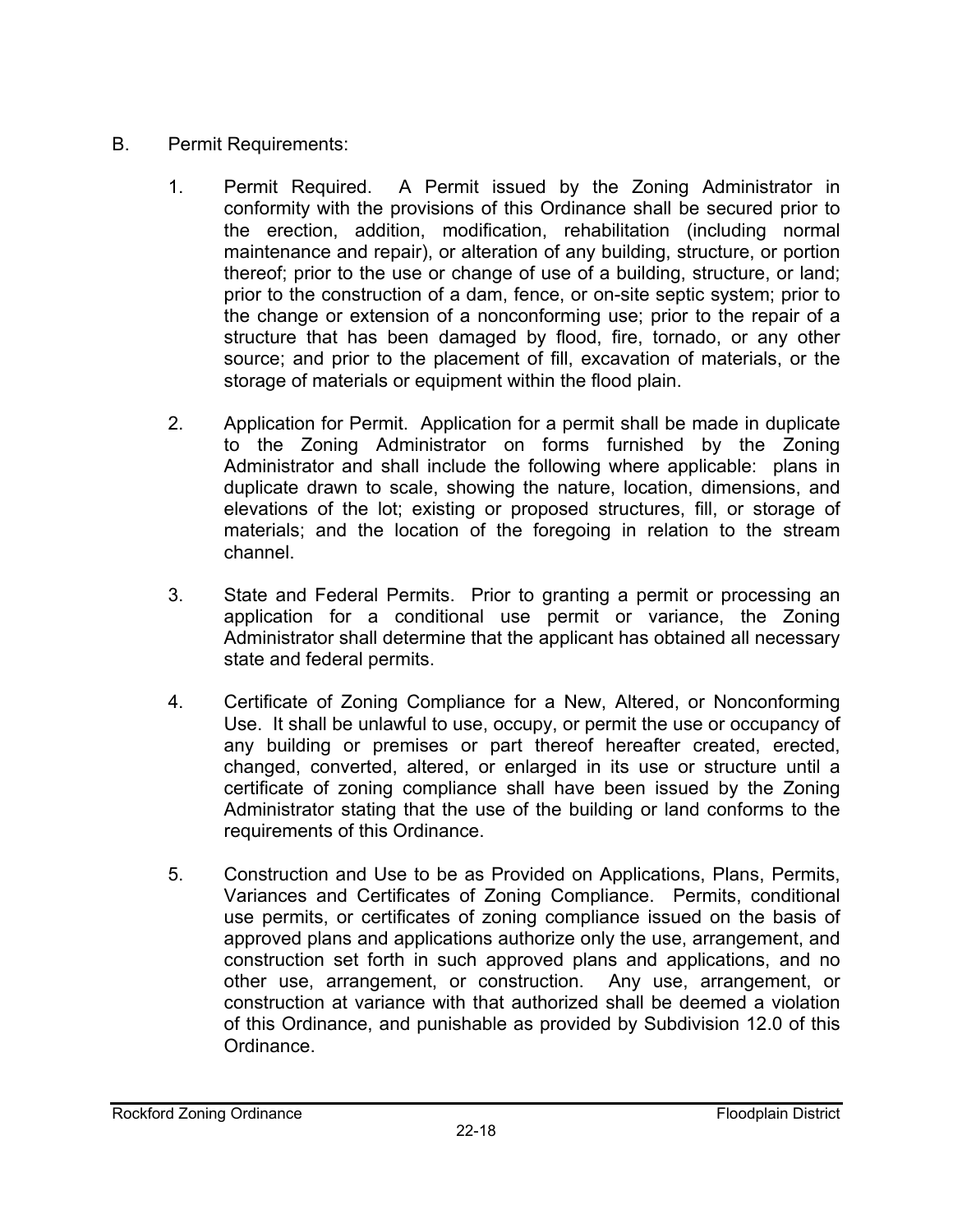- 6. Certification. The applicant shall be required to submit certification by a registered professional engineer, registered architect, or registered land surveyor that the finished fill and building elevations were accomplished in compliance with the provisions of this Ordinance. Flood proofing measures shall be certified by a registered professional engineer or registered architect.
- 7. Record of First Floor Elevation. The Zoning Administrator shall maintain a record of the elevation of the lowest floor (including basement) of all new structures and alterations or additions to existing structures in the flood plain. The Zoning Administrator shall also maintain a record of the elevation to which structures or alterations and additions to structures are flood proofed.
- 8. Notifications for Watercourse Alterations. The Zoning Administrator shall notify, in riverine situations, adjacent communities and the Commissioner of the Department of Natural Resources prior to the community authorizing any alteration or relocation of a watercourse. If the applicant has applied for a permit to work in the beds of public waters pursuant to Minnesota Statute, Chapter 103G, this shall suffice as adequate notice to the Commissioner of Natural Resources. A copy of said notification shall also be submitted to the Chicago Regional Office of the Federal Emergency Management Agency (FEMA).
- 9. Notification to FEMA When Physical Changes Increase or Decrease the 100-year Flood Elevation. As soon as is practicable, but not later than six (6) months after the date such supporting information becomes available, the Zoning Administrator shall notify the Chicago Regional Office of FEMA of the changes by submitting a copy of said technical or scientific data.
- C. Board of Adjustment:
	- 1. Rules. The Board of Adjustment shall adopt rules for the conduct of business and may exercise all of the powers conferred on such Boards by State law.
	- 2. Administrative Review. The Board of Adjustment shall hear and decide appeals where it is alleged there is error in any order, requirement, decision, or determination made by an administrative official in the enforcement or administration of this Ordinance.
	- 3. Variances. The Board of Adjustment may authorize upon appeal in specific cases such relief or variance from the terms of this Ordinance as will not be contrary to the public interest and only for those circumstances such as hardship, practical difficulties or circumstances unique to the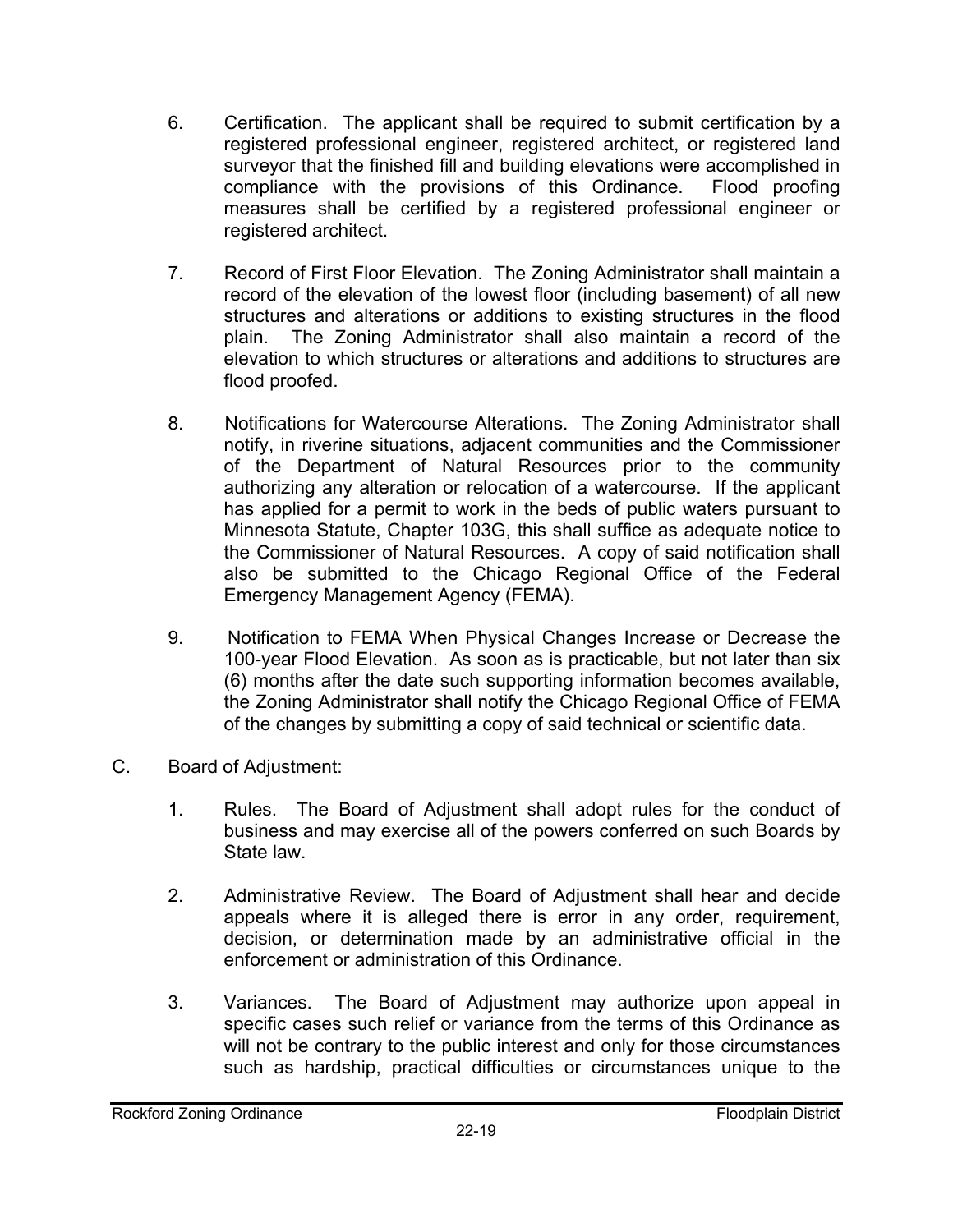property under consideration, as provided for in the respective enabling legislation for planning and zoning for cities or counties as appropriate. In the granting of such variance, the Board of Adjustment shall clearly identify in writing the specific conditions that existed consistent with the criteria specified in this Ordinance, any other zoning regulations in the Community, and in the respective enabling legislation that justified the granting of the variance. No variance shall have the effect of allowing in any district uses prohibited in that district, permit a lower degree of flood protection than the regulatory flood protection elevation for the particular area, or permit standards lower than those required by state law. The following additional variance criteria of the Federal Emergency Management Agency must be satisfied:

- a. Variances shall not be issued by a community within any designated regulatory floodway if any increase in flood levels during the base flood discharge would result.
- b. Variances shall only be issued by a community upon (i) a showing of good and sufficient cause, (ii) a determination that failure to grant the variance would result in exceptional hardship to the applicant, and (iii) a determination that the granting of a variance will not result in increased flood heights, additional threats to public safety, extraordinary public expense, create nuisances, cause fraud on or victimization of the public, or conflict with existing local laws or ordinances.
- c. Variances shall only be issued upon a determination that the variance is the minimum necessary, considering the flood hazard, to afford relief.
- 4. Hearings. Upon filing with the Board of Adjustment of an appeal from a decision of the Zoning Administrator, or an application for a variance, the Board of Adjustment shall fix a reasonable time for a hearing and give due notice to the parties in interest as specified by law. The Board of Adjustment shall submit by mail to the Commissioner of Natural Resources a copy of the application for proposed variances sufficiently in advance so that the Commissioner will receive at least ten days notice of the hearing.
- 5. Decisions. The Board of Adjustment shall arrive at a decision on such appeal or variance within sixty days. In passing upon an appeal, the Board of Adjustment may, so long as such action is in conformity with the provisions of this Ordinance, reverse or affirm, wholly or in part, or modify the order, requirement, decision or determination of the Zoning Administrator or other public official. It shall make its decision in writing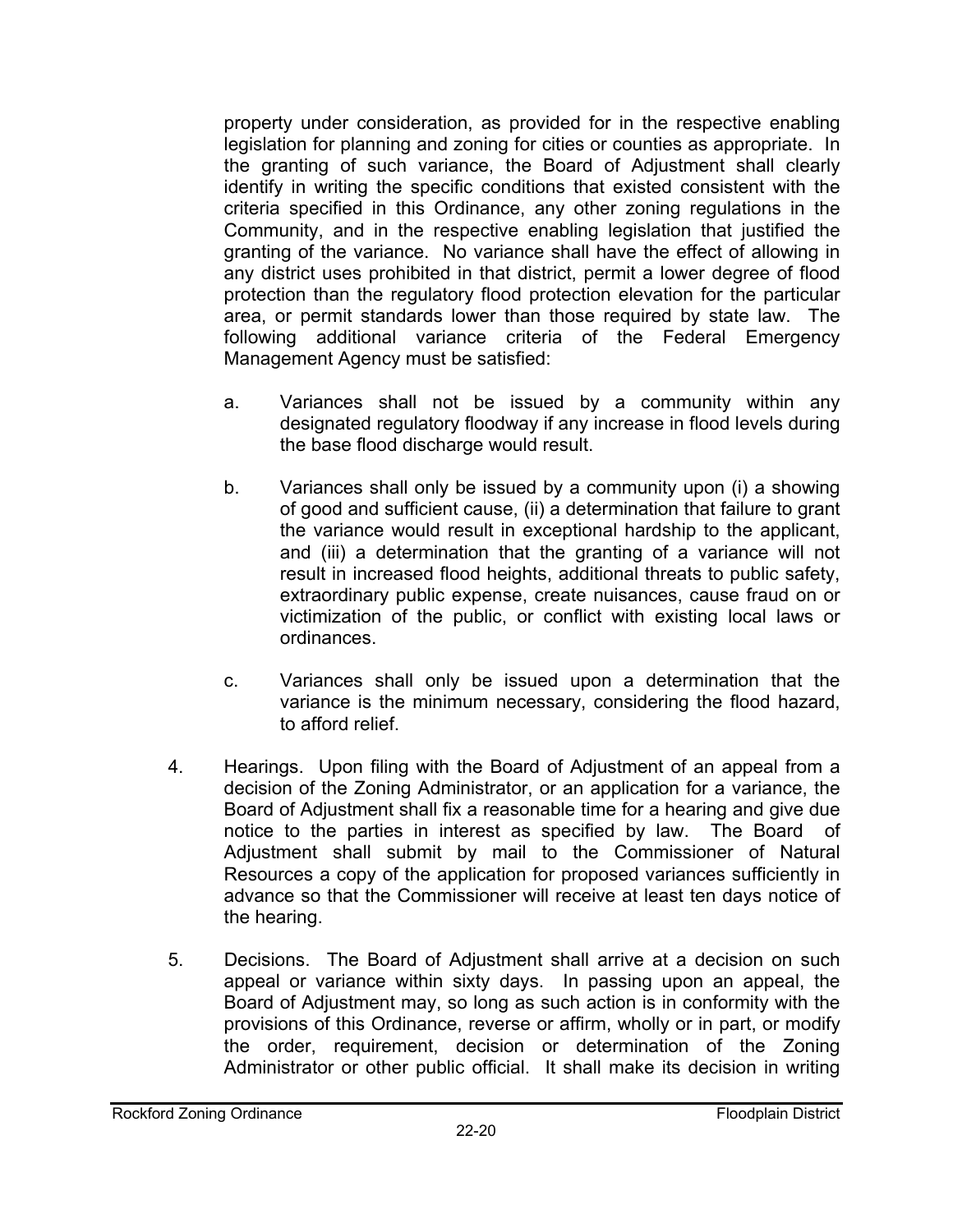setting forth the findings of fact and the reasons for its decisions. In granting a variance the Board of Adjustment may prescribe appropriate conditions and safeguards such as those specified in Subdivision 10.D6, which are in conformity with the purposes of this Ordinance. Violations of such conditions and safeguards, when made a part of the terms under which the variance is granted, shall be deemed a violation of this Ordinance punishable under Subdivision 12.0. A copy of all decisions granting variances shall be forwarded by mail to the Commissioner of Natural Resources within ten (10) days of such action.

- 6. Appeals. Appeals from any decision of the Board of Adjustment may be made, and as specified in this community's official controls and also by Minnesota Statutes.
- 7. Flood Insurance Notice and Record Keeping. The Zoning Administrator shall notify the applicant for a variance that: 1) The issuance of a variance to construct a structure below the base flood level will result in increased premium rates for flood insurance up to amounts as high as \$25 for \$100 of insurance coverage and 2) Such construction below the 100-year or regional flood level increases risks to life and property. Such notification shall be maintained with a record of all variance actions. A community shall maintain a record of all variance actions, including justification for their issuance, and report such variances issued in its annual or biennial report submitted to the Administrator of the National Flood Insurance Program.
- D. Conditional Uses. The Planning and Zoning Commission and City Council shall hear and decide applications for conditional uses permissible under this Ordinance. Applications shall be submitted to the Zoning Administrator who shall forward the application to Planning Commission for consideration.
	- 1. Hearings. Upon filing with the City of Rockford an application for a conditional use permit, the City of Rockford shall submit by mail to the Commissioner of Natural Resources a copy of the application for proposed conditional use sufficiently in advance so that the Commissioner will receive at least ten days notice of the hearing.
	- 2. Decisions. The City Council shall arrive at a decision on a conditional use within sixty days. In granting a conditional use permit the City Council shall prescribe appropriate conditions and safeguards, in addition to those specified in Subdivision 10.D6, which are in conformity with the purposes of this Ordinance. Violations of such conditions and safeguards, when made a part of the terms under which the conditional use permit is granted, shall be deemed a violation of this Ordinance punishable under Subdivision 12.0. A copy of all decisions granting conditional use permits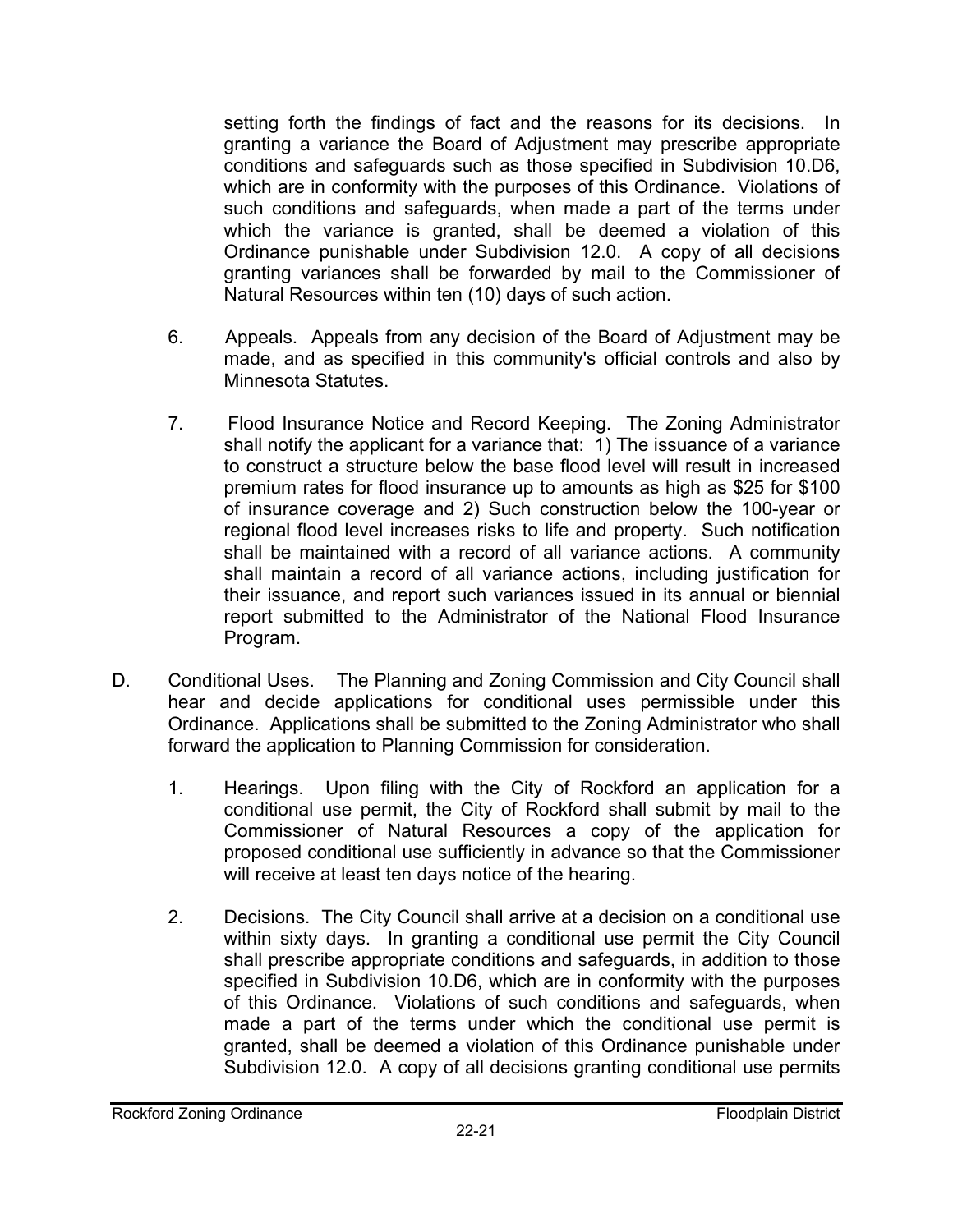shall be forwarded by mail to the Commissioner of Natural Resources within ten (10) days of such action.

- 3. Procedures to be followed by the City Council in Passing on Conditional Use Permit Applications Within all Flood Plain Districts.
	- a. Require the applicant to furnish such of the following information and additional information as deemed necessary by the City of Rockford for determining the suitability of the particular site for the proposed use: Plans in triplicate drawn to scale showing the nature, location, dimensions, and elevation of the lot, existing or proposed structures, fill, storage of materials, flood proofing measures, and the relationship of the above to the location of the stream channel; and Specifications for building construction and materials, flood proofing, filling, dredging, grading, channel improvement, storage of materials, water supply and sanitary facilities.
	- b. Transmit one copy of the information described in sub-subdivision (a) to a designated engineer or other expert person or agency for technical assistance, where necessary, in evaluating the proposed project in relation to flood heights and velocities, the seriousness of flood damage to the use, the adequacy of the plans for protection, and other technical matters.
	- c. Based upon the technical evaluation of the designated engineer or expert, the City Council shall determine the specific flood hazard at the site and evaluate the suitability of the proposed use in relation to the flood hazard.
- 4. Factors Upon Which the Decision of the City Council Shall Be Based. In passing upon conditional use applications, the City Council shall consider all relevant factors specified in other subdivisions of this Ordinance, and:
	- a. The danger to life and property due to increased flood heights or velocities caused by encroachments.
	- b. The danger that materials may be swept onto other lands or downstream to the injury of others or they may block bridges, culverts or other hydraulic structures.
	- c. The proposed water supply and sanitation systems and the ability of these systems to prevent disease, contamination, and unsanitary conditions.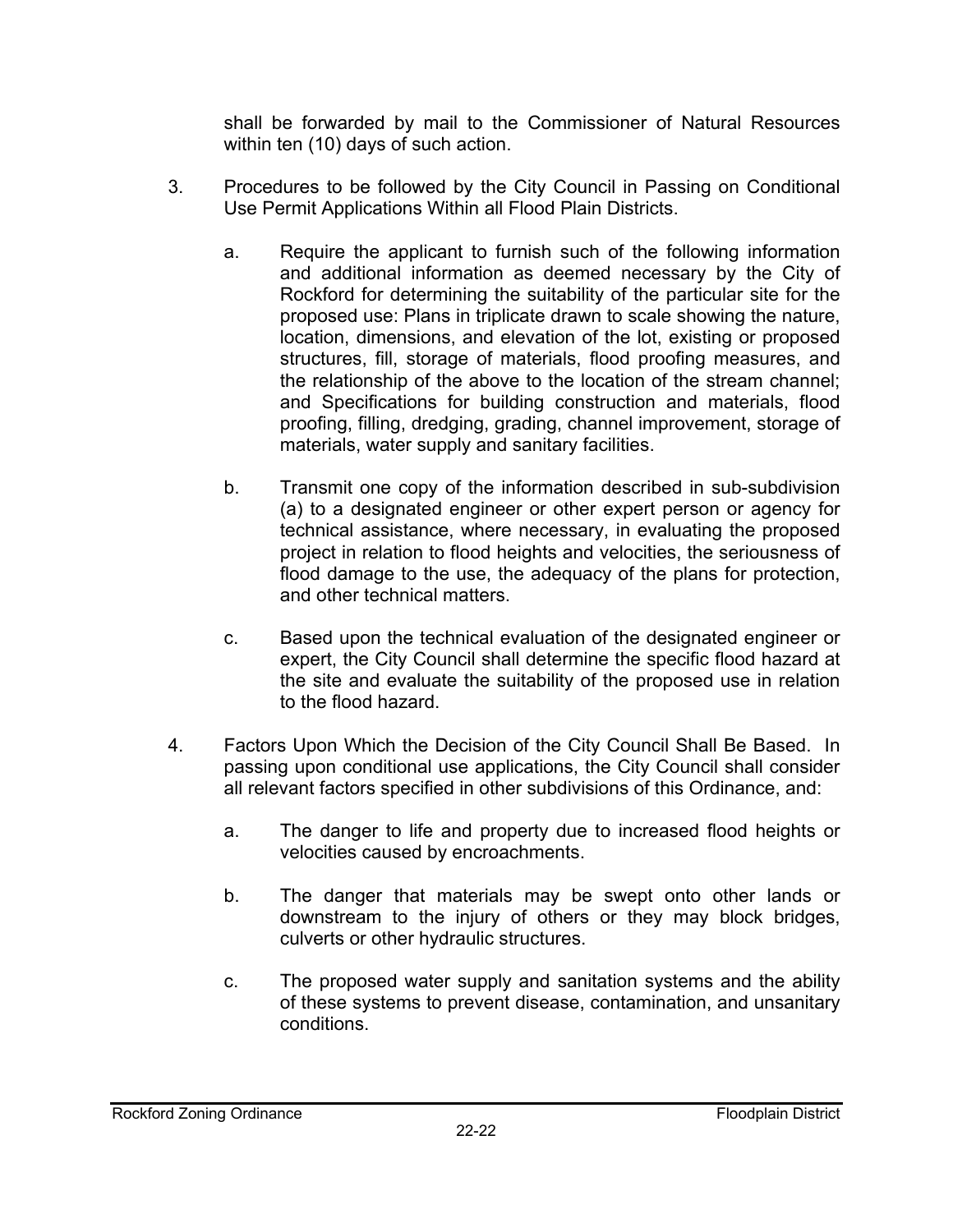- d. The susceptibility of the proposed facility and its contents to flood damage and the effect of such damage on the individual owner.
- e. The importance of the services provided by the proposed facility to the community.
- f. The requirements of the facility for a waterfront location.
- g. The availability of alternative locations not subject to flooding for the proposed use.
- h. The compatibility of the proposed use with existing development and development anticipated in the foreseeable future.
- i. The relationship of the proposed use to the comprehensive plan and flood plain management program for the area.
- j. The safety of access to the property in times of flood for ordinary and emergency vehicles.
- k. The expected heights, velocity, duration, rate of rise, and sediment transport of the flood waters expected at the site.
- l. Such other factors which are relevant to the purposes of this Ordinance.
- 5. Time for Acting on Application. The City of Rockford shall act on an application in the manner described above within sixty days from receiving the application, except that where additional information is required pursuant to Subd. 10D 4 of this Ordinance. The City Council shall render a written decision within 30 days from the receipt of such additional information.
- 6. Conditions Attached to Conditional Use Permits. Upon consideration of the factors listed above and the purpose of this Ordinance, the City Council shall attach such conditions to the granting of conditional use permits as it deems necessary to fulfill the purposes of this Ordinance. Such conditions may include, but are not limited to, the following:
	- a. Modification of waste treatment and water supply facilities.
	- b. Limitations on period of use, occupancy, and operation.
	- c. Imposition of operational controls, sureties, and deed restrictions.
	- d. Requirements for construction of channel modifications, compensatory storage, dikes, levees, and other protective measures.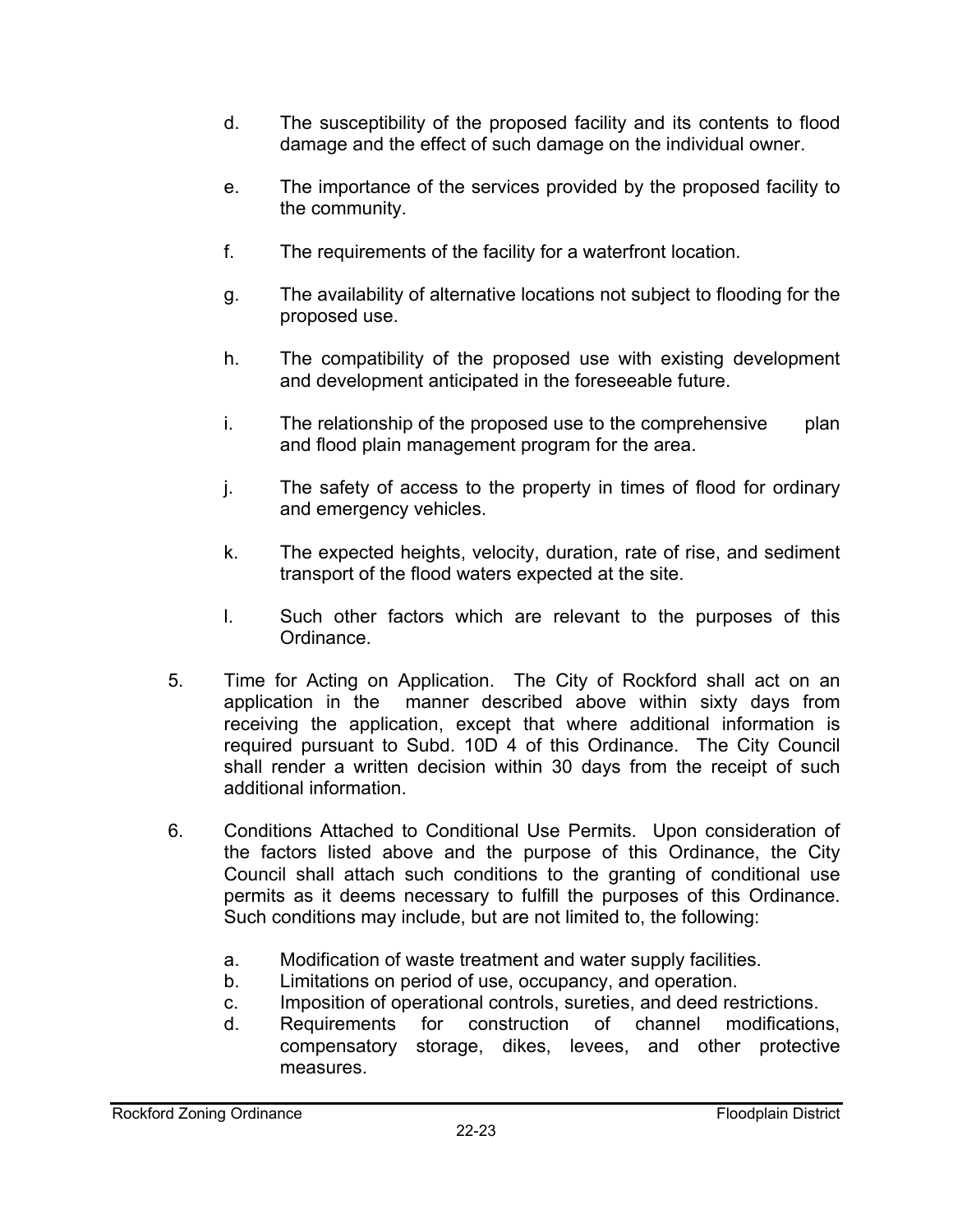e. Flood proofing measures, in accordance with the State Building Code and this Ordinance. The applicant shall submit a plan or document certified by a registered professional engineer or architect that the flood proofing measures are consistent with the regulatory flood protection elevation and associated flood factors for the particular area.

# **Subd. 11. Non-Conforming Uses:**

- A. A structure or the use of a structure or premises which was lawful before the passage or amendment of this Ordinance but which is not in conformity with the provisions of this Ordinance may be continued subject to the following conditions. Historic structures, as defined in Subdivision 2.H31(b) of this Ordinance, shall be subject to the provisions of Subdivisions 11A-2 – 11A-5 of this Ordinance.
	- 1. No such use shall be expanded, changed, enlarged, or altered in a way that increases its nonconformity.
	- 2. Any structural alteration or addition to a nonconforming structure or nonconforming use which would result in increasing the flood damage potential of that structure or use shall be protected to the Regulatory Flood Protection Elevation in accordance with any of the elevation on fill or flood proofing techniques (i.e., FP-1 thru FP-4 flood proofing classifications) allowable in the State Building Code, except as further restricted in 11-A3 and 11-A6 below.
	- 3. The cost of any structural alterations or additions to any nonconforming structure over the life of the structure shall not exceed 50 percent of the market value of the structure unless the conditions of this Subdivision are satisfied. The cost of all structural alterations and additions constructed since the adoption of the Community's initial flood plain controls must be calculated into today's current cost which will include all costs such as construction materials and a reasonable cost placed on all manpower or labor. If the current cost of all previous and proposed alterations and additions exceeds 50 percent of the current market value of the structure, then the structure must meet the standards of Subdivision 4.0 or 5.0 of this Ordinance for new structures depending upon whether the structure is in the Floodway or Flood Fringe District, respectively.
	- 4. If any nonconforming use is discontinued for l2 consecutive months, any future use of the building premises shall conform to this Ordinance. The Assessor shall notify the Zoning Administrator in writing of instances of nonconforming uses that have been discontinued for a period of l2 months.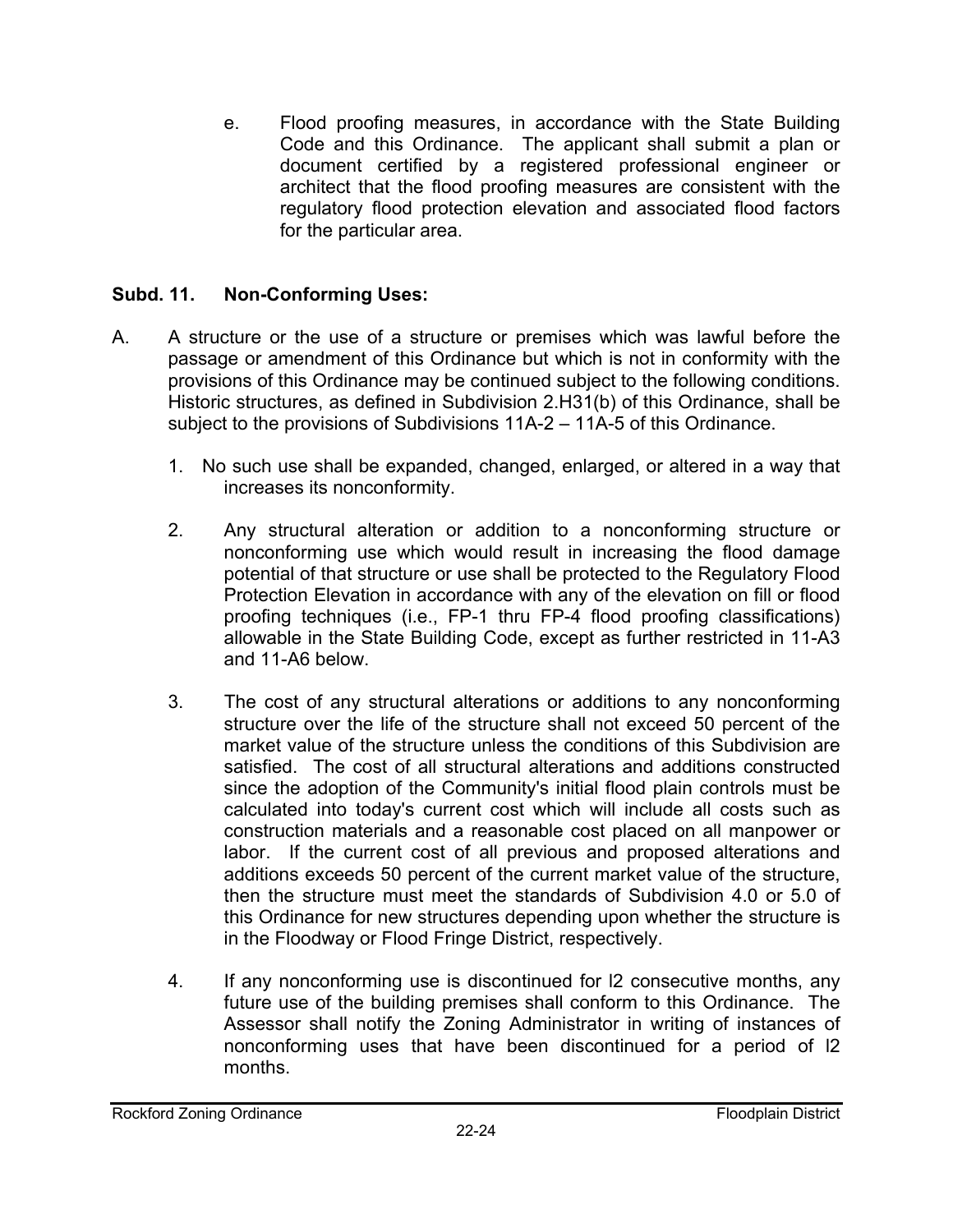- 5. If any nonconforming use or structure is substantially damaged, as defined in Subdivision 2H-20 of this Ordinance, it shall not be reconstructed except in conformity with the provisions of this Ordinance. The applicable provisions for establishing new uses or new structures in Subdivisions 4.0 and 5.0 will apply depending upon whether the use or structure is in the Floodway or Flood Fringe District, respectively.
- 6. If a substantial improvement occurs, as defined in Subdivision 2H-21 of this Ordinance, from any combination of a building addition to the outside dimensions of the existing building or a rehabilitation, reconstruction, alteration, or other improvement to the inside dimensions of an existing nonconforming building, then the building addition (as required by Subdivision 11-A2 above) and the existing nonconforming building must meet the requirements of Subdivision 4.0 or 5.0 of this Ordinance for new structures, depending upon whether the structure is in the Floodway or Flood Fringe District, respectively.

# **Subd. 12. Penalties for Violation:**

- A. Violation of the provisions of this Ordinance or failure to comply with any of its requirements (including violations of conditions and safeguards established in connection with grants of variances or conditional uses) shall constitute a misdemeanor and shall be punishable as defined by law.
- B. Nothing herein contained shall prevent the City Council from taking such other lawful action as is necessary to prevent or remedy any violation. Such actions may include but are not limited to:
	- 1. In responding to a suspected Ordinance violation, the Zoning Administrator and Local Government may utilize the full array of enforcement actions available to it including but not limited to prosecution and fines, injunctions, after-the-fact permits, orders for corrective measures or a request to the National Flood Insurance Program for denial of flood insurance availability to the guilty party. The Community must act in good faith to enforce these official controls and to correct Ordinance violations to the extent possible so as not to jeopardize its eligibility in the National Flood Insurance Program.
	- 2. When an Ordinance violation is either discovered by or brought to the attention of the Zoning Administrator, the Zoning Administrator shall immediately investigate the situation and document the nature and extent of the violation of the official control. As soon as is reasonably possible, this information will be submitted to the appropriate Department of Natural